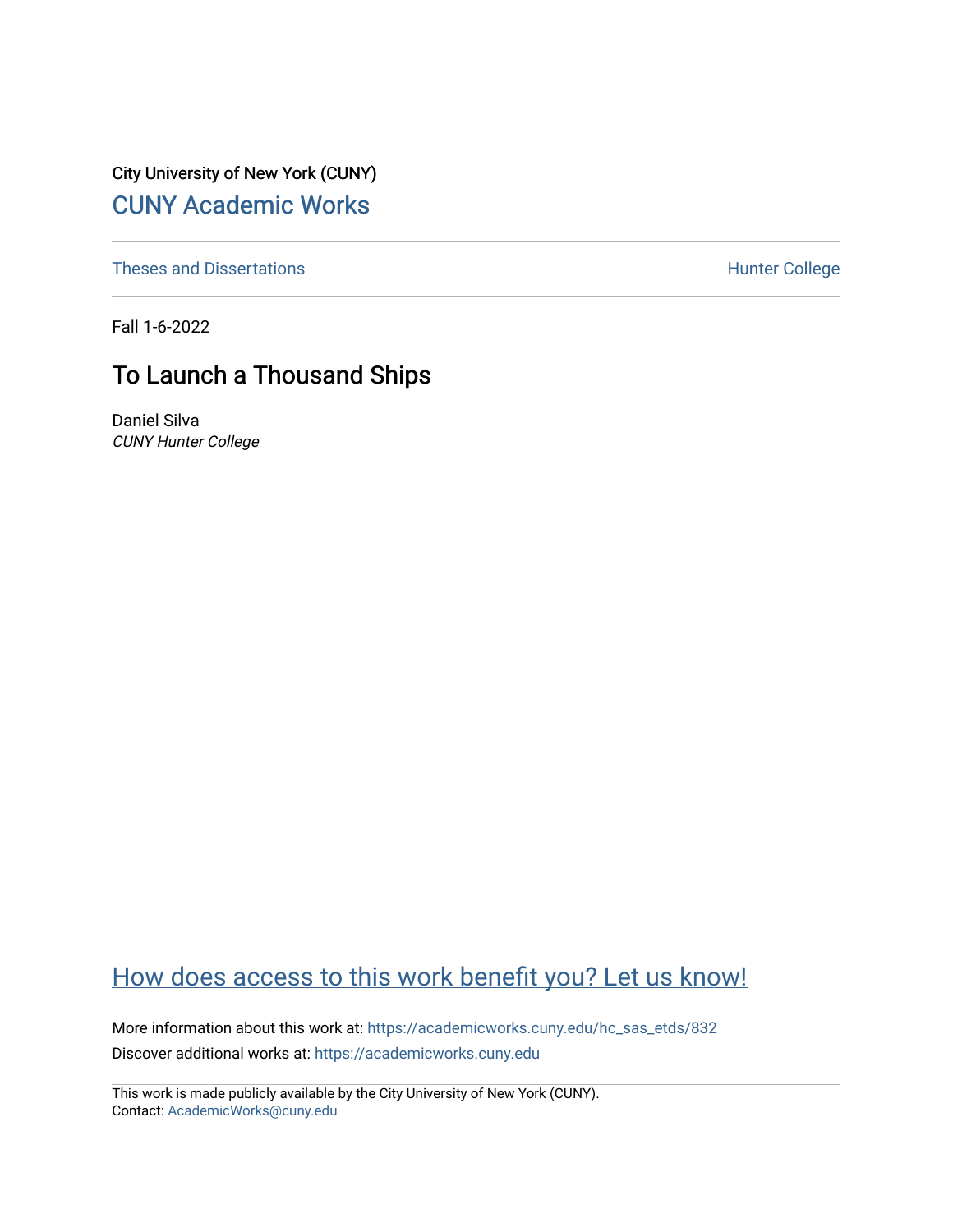To Launch a Thousand Ships

by

Daniel Silva

Submitted in partial fulfillment of the requirements for the degree of Master of Arts in Music, Hunter College The City University of New York

2022

1/3/2022 Professor Shafer Mahoney

Date Thesis Sponsor

1/3/2022 Professor Philip Ewell

Date Second Reader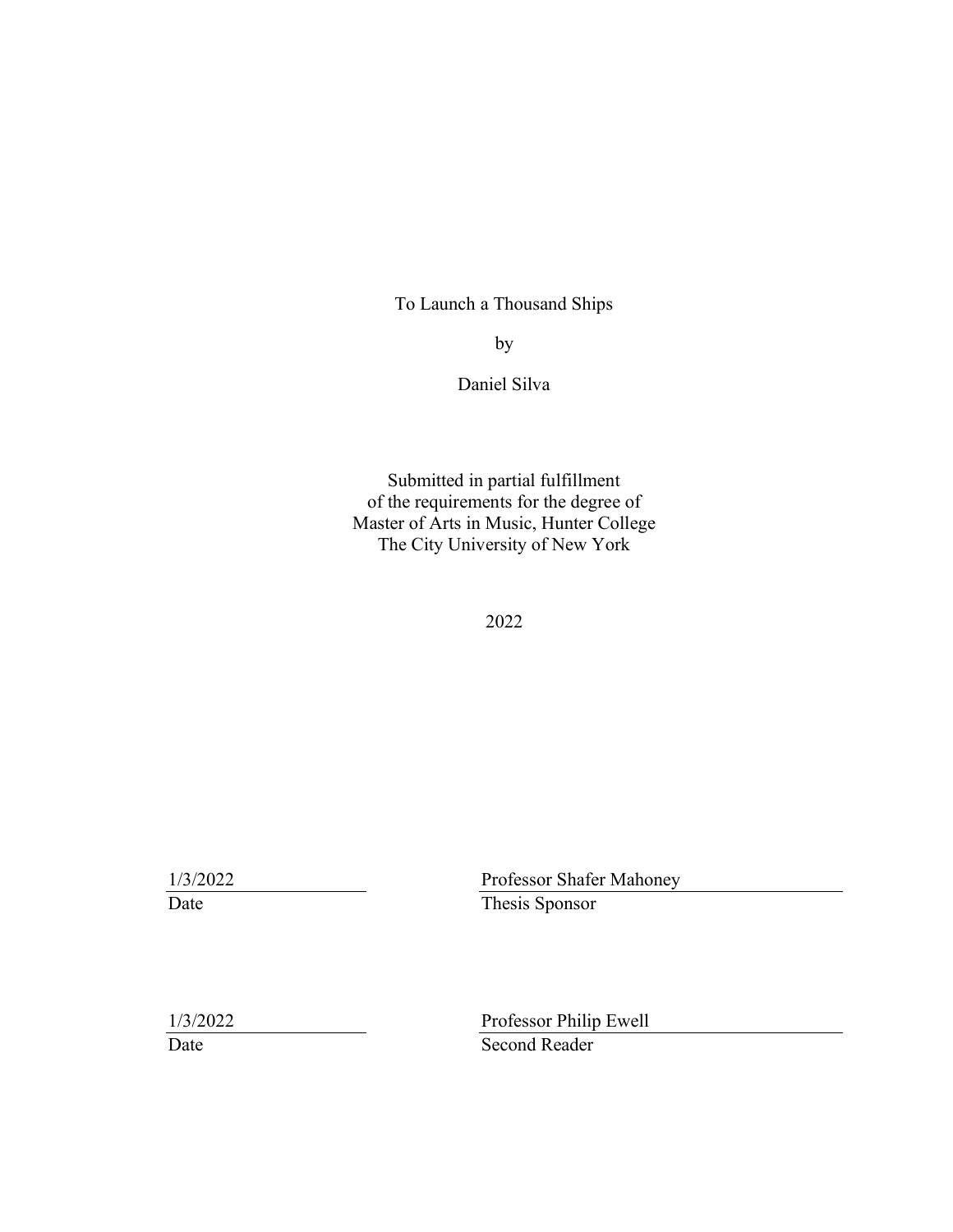### **Acknowledgements**

I would like to thank the Hunter College Music Department for providing a welcoming environment with abundant academic resources, especially during a global pandemic. In particular, I would like to thank my thesis advisor, Professor Shafer Mahoney, for his diligent guidance, consistent encouragement, and for introducing me to twentieth-century works from Barber, Elgar, Shostakovich, Rachmaninoff, and Sibelius. I am grateful to have found my artistic voice through the one-on-one instruction with Professor Mahoney. In addition, I would also like to thank Professor Philip Ewell, whose Russian Opera course introduced me to the great Rimsky-Korsakov. Furthermore, I would like to thank all my colleagues and classmates whose inquisitive minds and musical talents continue to inspire my passion for music.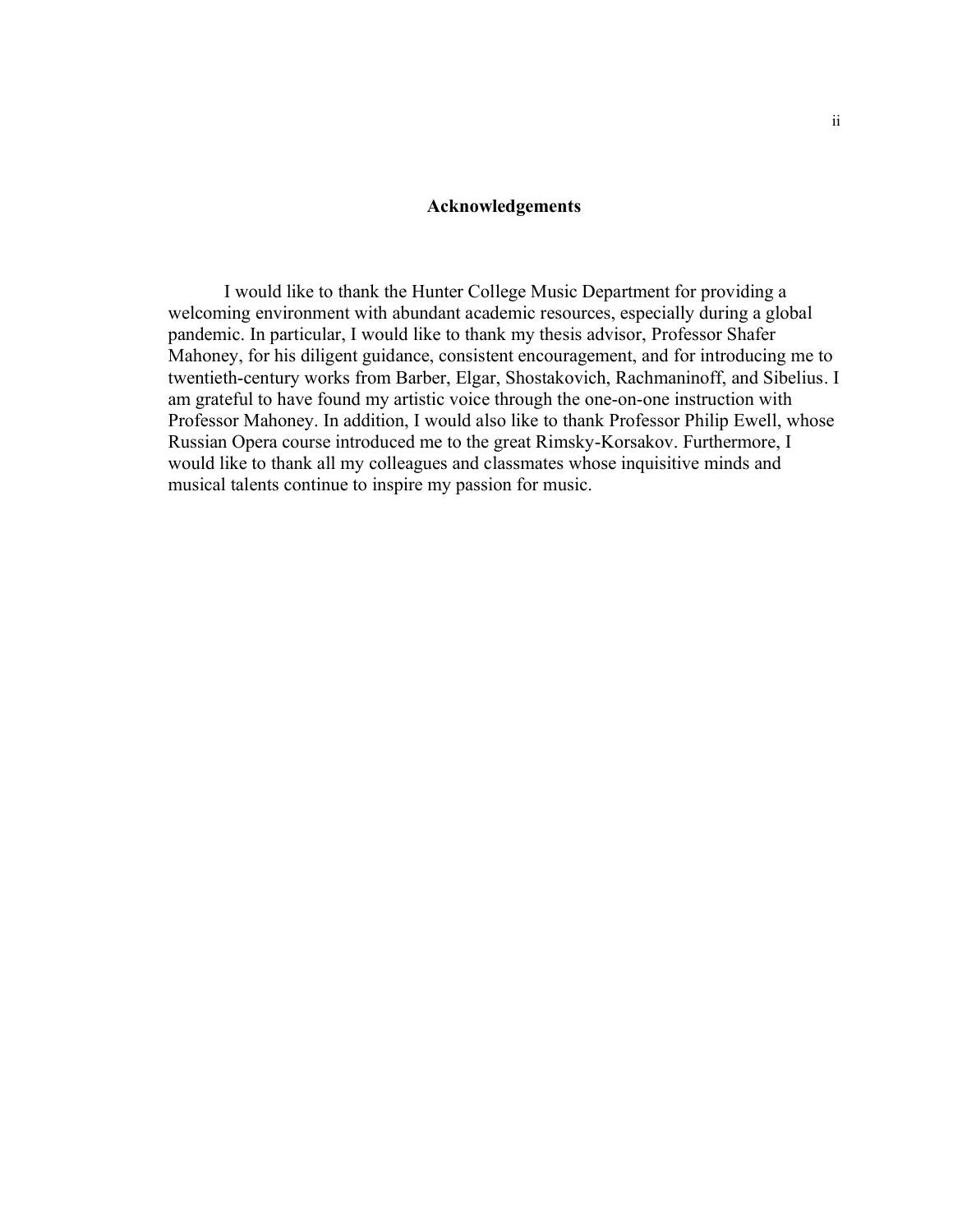### To Launch a Thousand Ships by Daniel Silva

Inspired by Madeline Miller's novel *The Song of Achilles* (2012), this orchestral composition, *To Launch a Thousand Ships,* encompasses the breadth and nuances of the Trojan War as illustrated by the characters of the iconic hero Achilles, his companion Patroclus, and Achilles' mother Thetis. The French horn depicts the warrior prowess of Achilles, and the English horn and oboe capture the soft yet resilient strength of Patroclus. The strings section highlights the comradery of the Greek army, while the bassoon colors the regality of the Trojan noblemen and women. After the blood-pounding launch of Trojan fleet and yearning intimacy of the warriors' relationship as represented in the first and second movements, the third movement zeroes-in on Thetis' piercing supernatural powers as showcased by the violin's marcato solo. *To Launch a Thousand Ships* explores humanity's fragility in the face of violence and reveals the affective relationships beneath the hero archetype.

#### *First Movement: I. The Trojan Shoreline*

Achilles, the best warrior of his generation, leads the Greek invasion across the Trojan shoreline. Heroes from both armies prepare for battle. The Trojan noblemen and women perch on top of their fortress, anticipating the clash of shields, spears, and iron. Achilles hurls his spear a hundred yards over the Trojan infantry and strikes its commander. First blood is drawn by the Greeks; the Trojan War has begun.

#### *Second Movement: II. Patroclus' Supplication*

Patroclus, Achilles' companion, lover, and trusted advisor, recounts their childhood memories, including their loss of innocence and their rites of passage into manhood. Patroclus kneels before the water's edge in supplication and prays that Thetis will keep Achilles safe.

#### *Third Movement: III. The Waves of Thetis*

Thetis, the sea nymph, conjures the power of the ocean. As Achilles' mother and protector, her watchful and vengeful eye spreads a supernatural wave of protection over the Greek army. A grey mist engulfs the Greek battle camps, which hides their location from the Trojan scouts.

#### *Fourth Movement: IV. Aristos Achaion*

The Greek army gathers around the funeral pyre. Achilles' body and armor is washed and cleansed by Thetis' servants, who are sea nymphs from the deep ocean. The Greek infantry gathers around the pyre, shaking their spears and striking their swords against their shields. Envious Greek commanders stare from afar; they are too scared to approach the ever-watchful eye of Thetis. Soldiers and nymphs lament, "Aristos Achaion" Achilles!" Hail Achilles, the best warrior of a generation!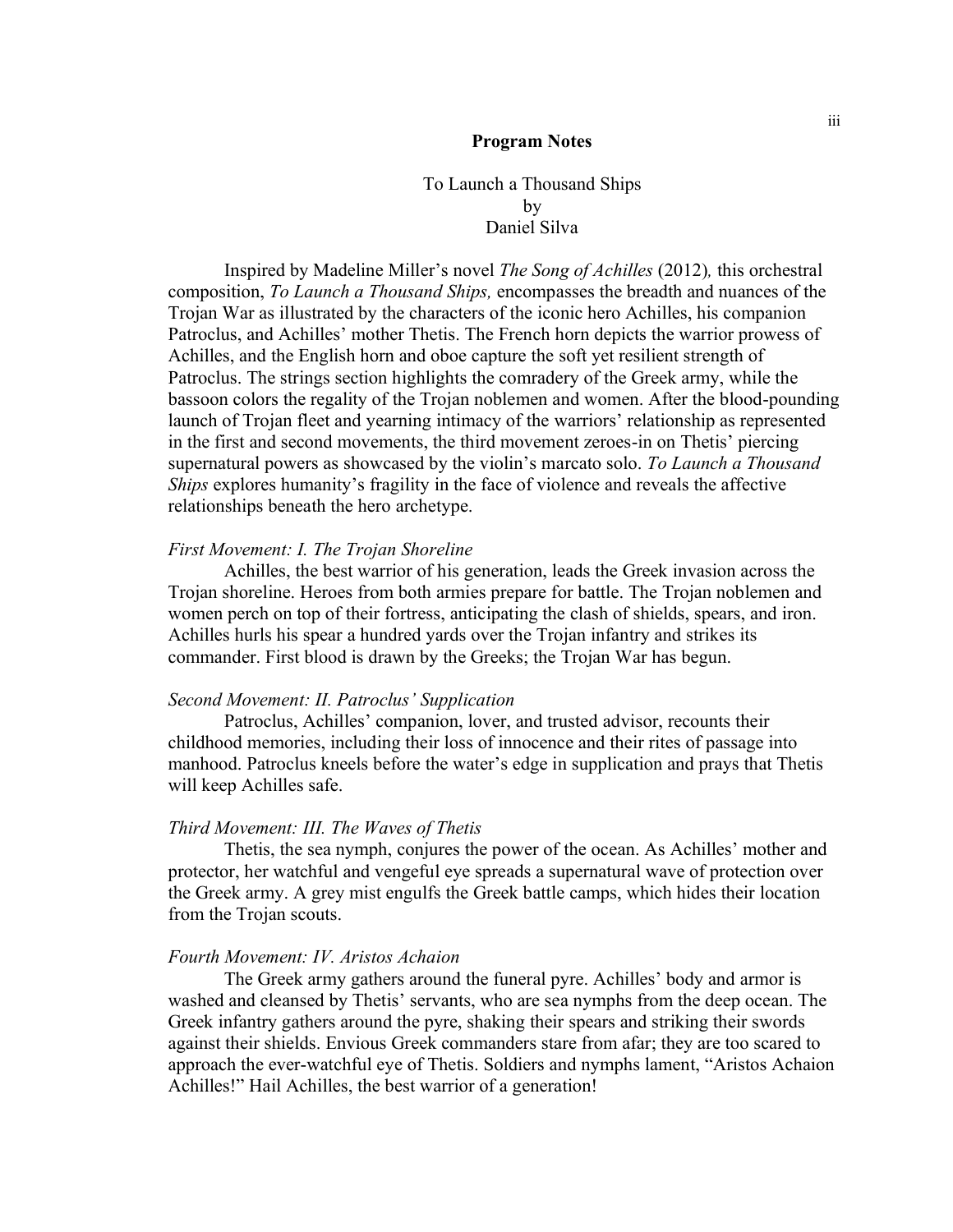## **Table of Contents**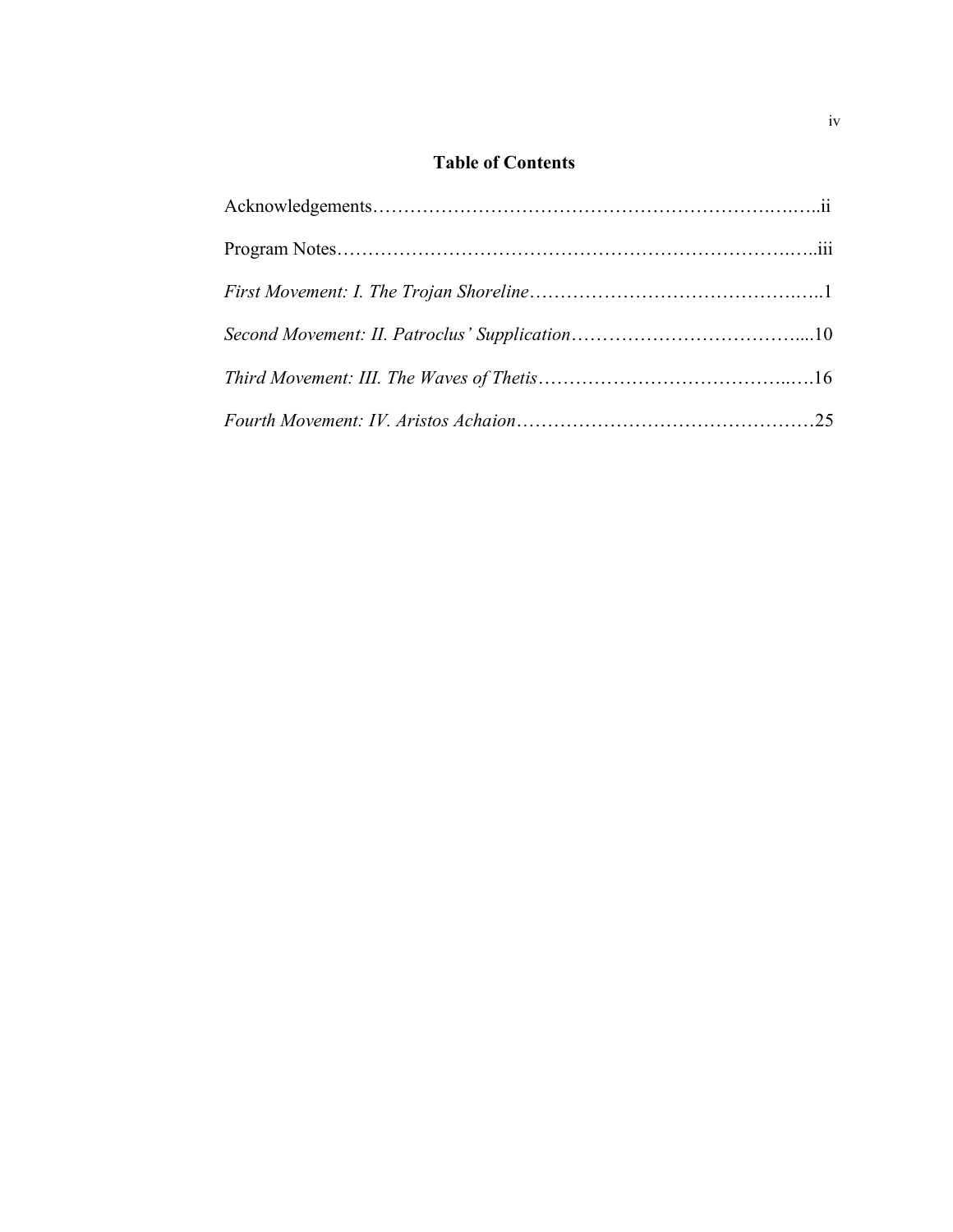## I. THE TROJAN SHORELINE

 $l = 72$ Oboe К Cor Anglais 6 Bassoon Horn in F Violin Violin I ₹ ∃≹  $\overline{\mathcal{L}}$ Violin II 7  $\mathbb{B}$ Viola Violoncello <u>. (</u> <u>ree</u> Contrabass  $\mathbf{P}$  $\cdot$  $f$  pesante  $\geq$  $\vert \mathbf{A} \vert$ Ob.  $C. A.$  $f$  non legato --Bsn. Hn.  $\check{f}$  non legato Vln. 7  $\overrightarrow{a}$ ∏∤  $\overline{\phantom{a}}$  $\Box$ 去 Vln. I к ₹  $Vln.$  II 其 秉 妻 ≢ ╤┋ 7  $\Box^{\xi}$ 日 Vla. ₩  $\overrightarrow{p}$ Vc. <u>Э</u> أكلته e freg  $^{\prime}$  (  $^{\prime}$  $\bar{\textbf{c}}$  $\overline{\phantom{a}}$ € Cb.  $2\frac{1}{2}$  $\overrightarrow{ }$  $\rightarrow$ 

Daniel Silva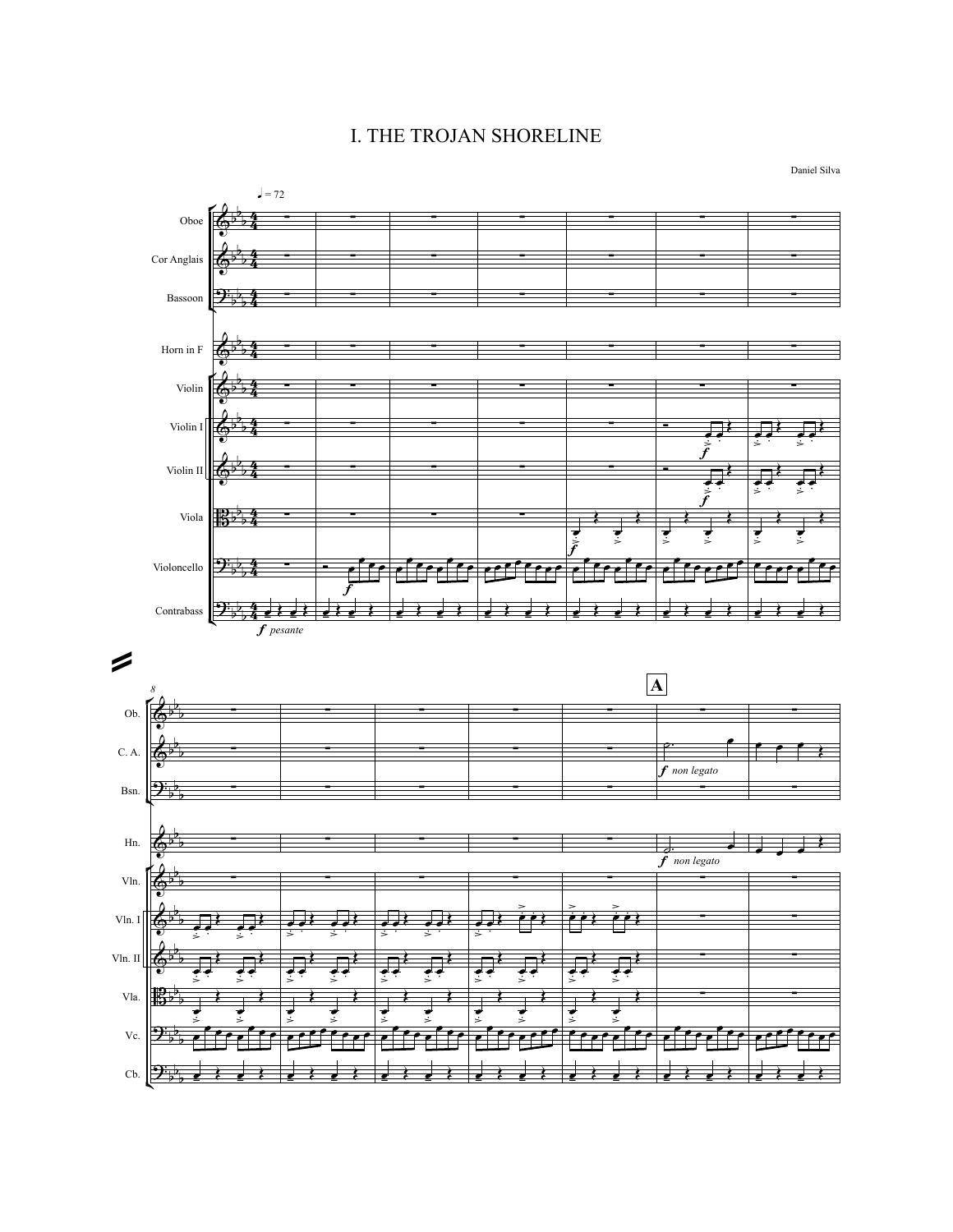



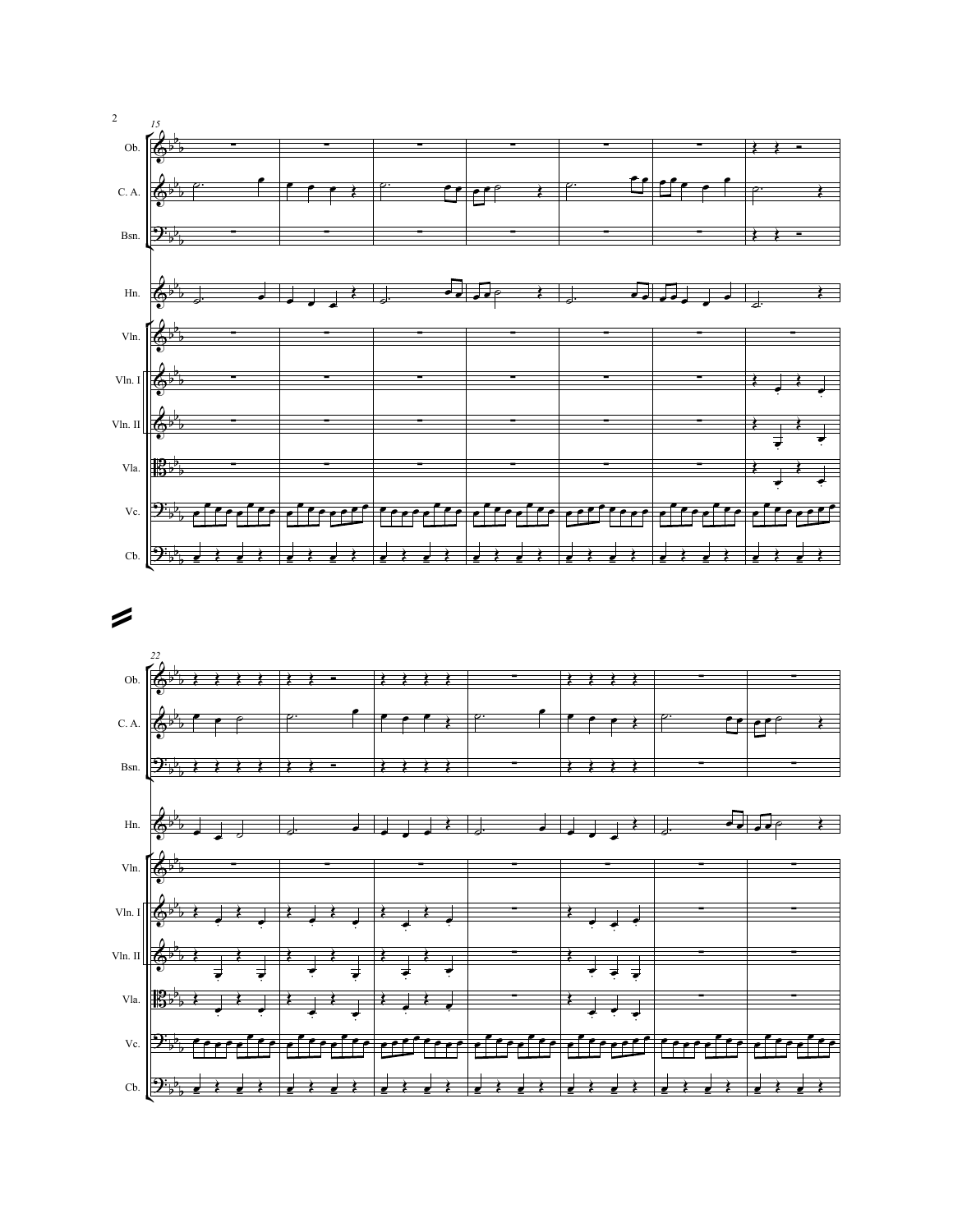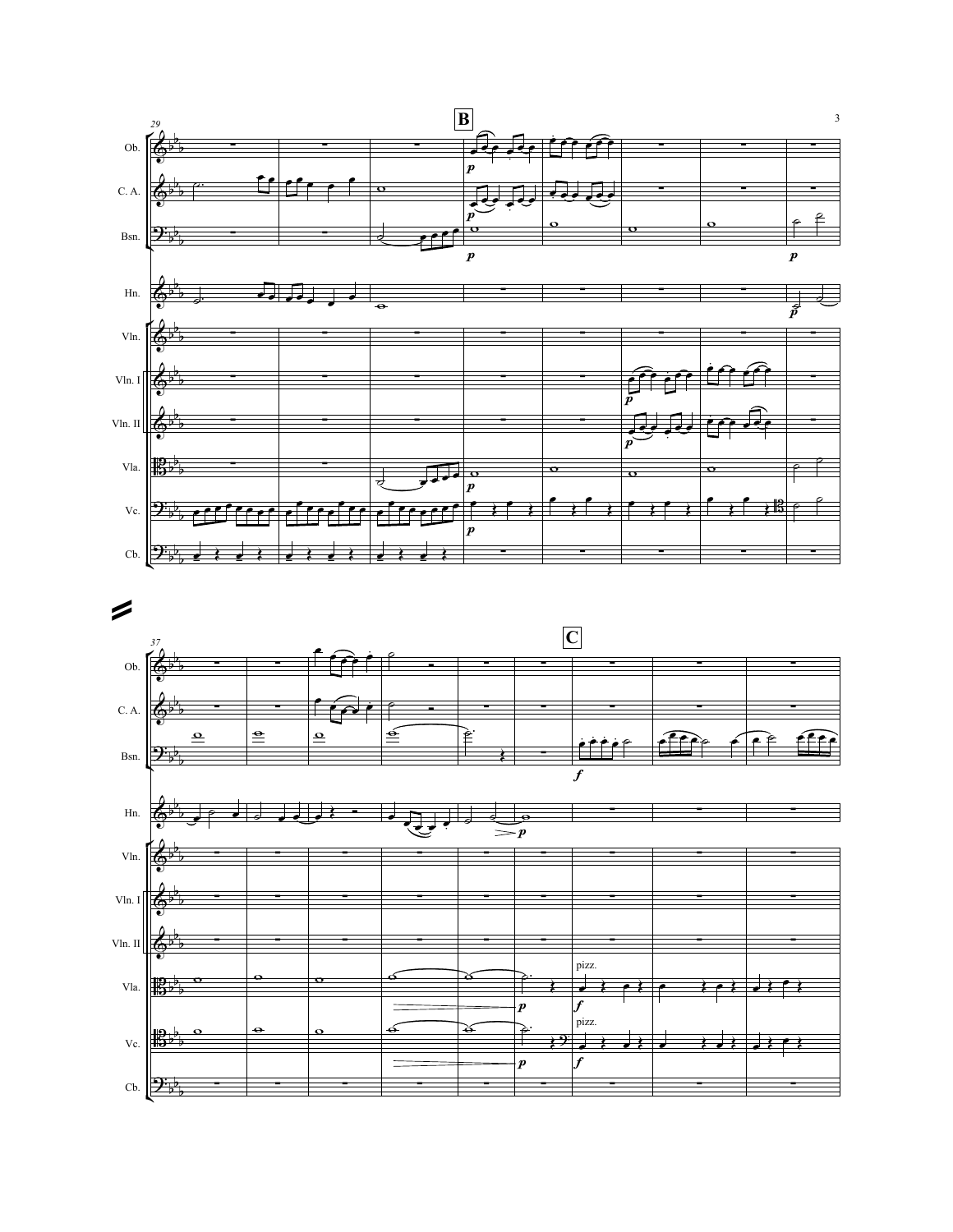

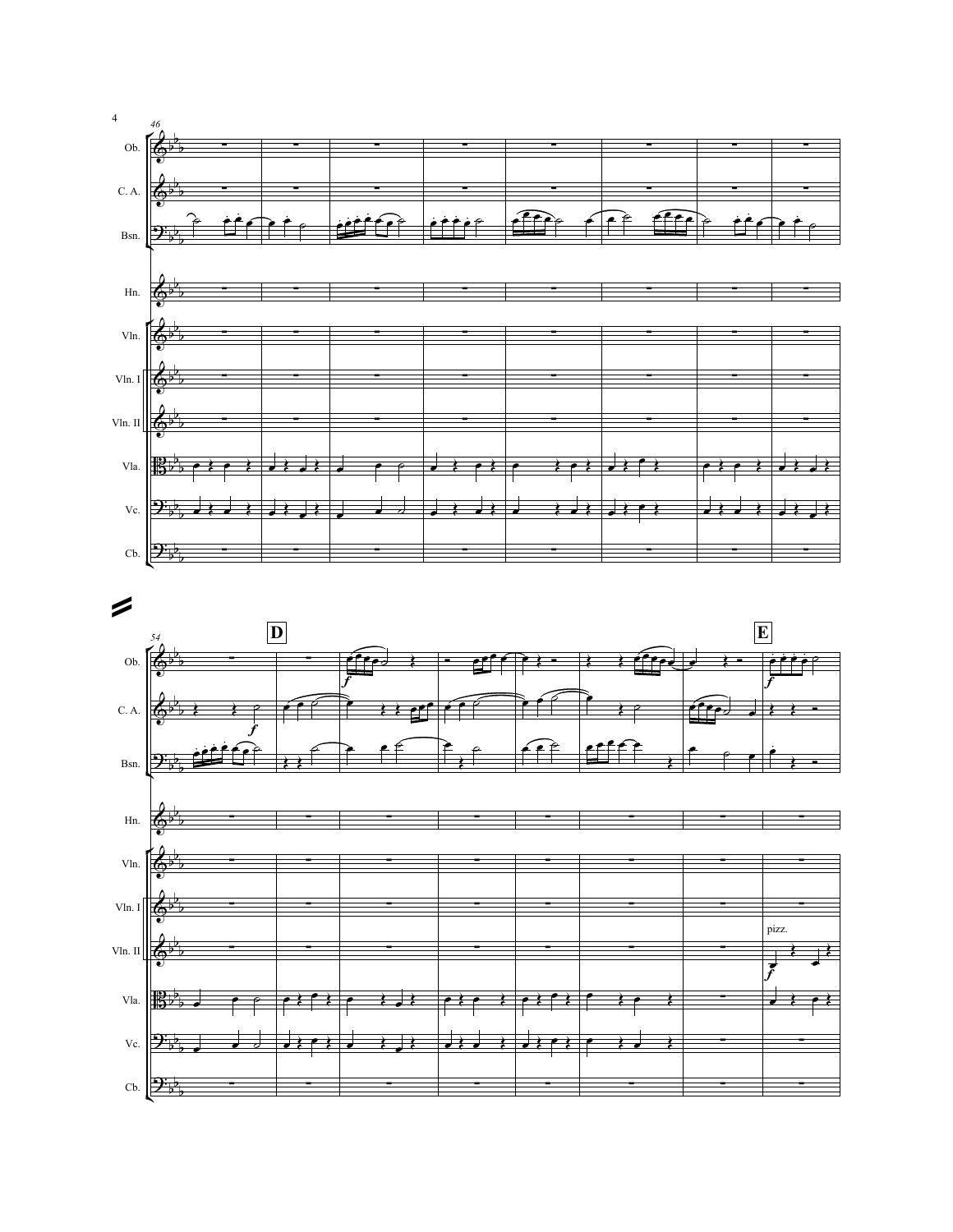



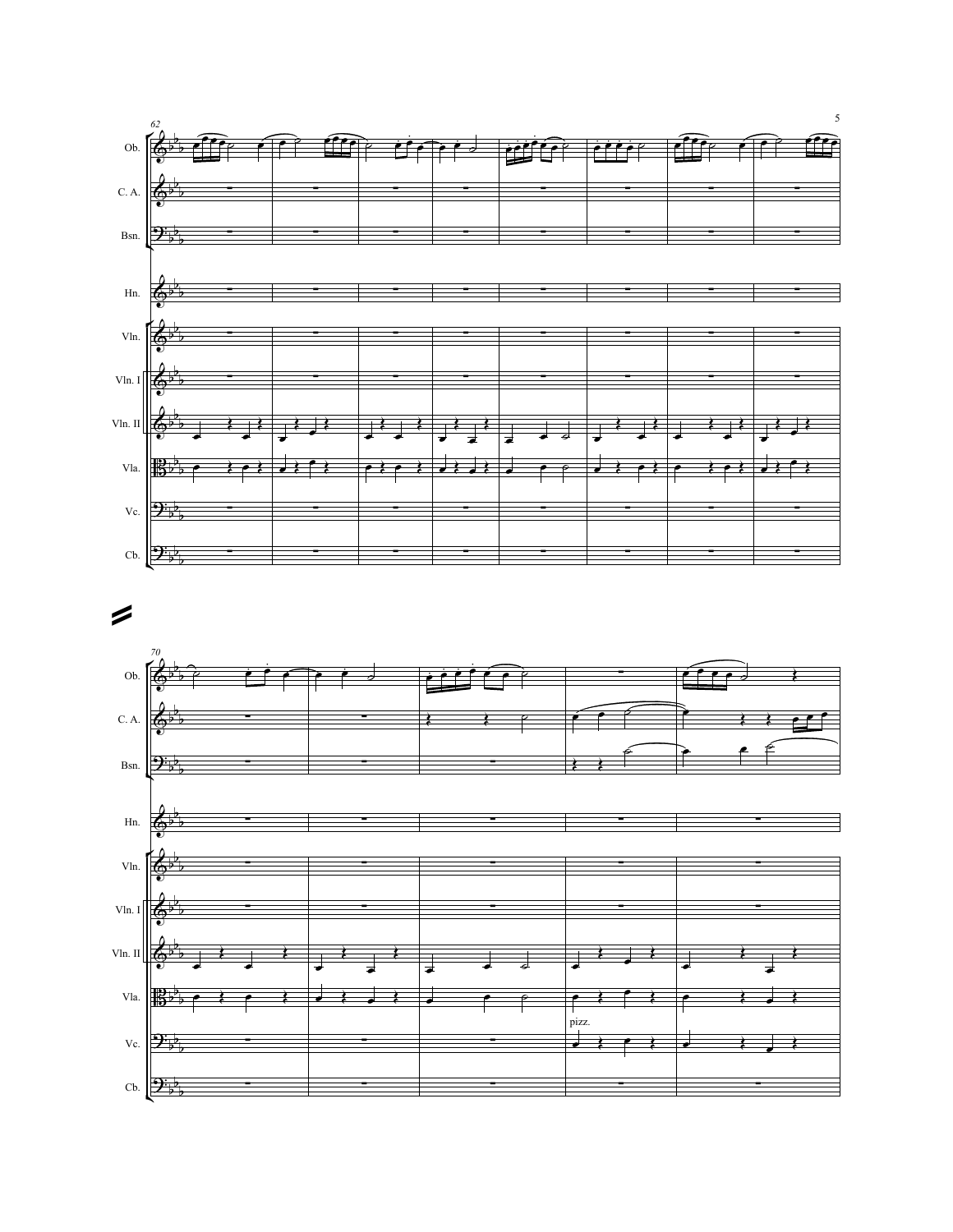

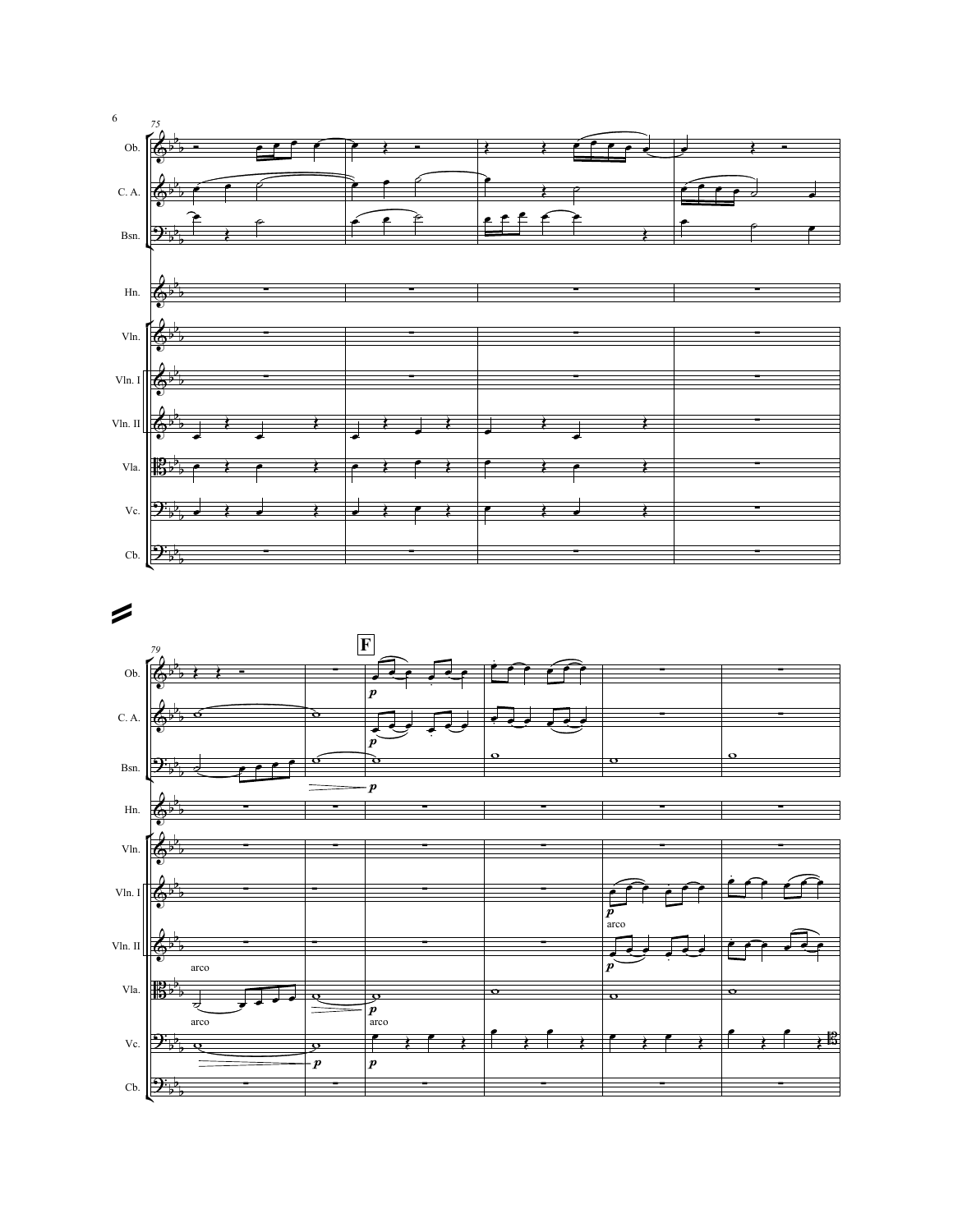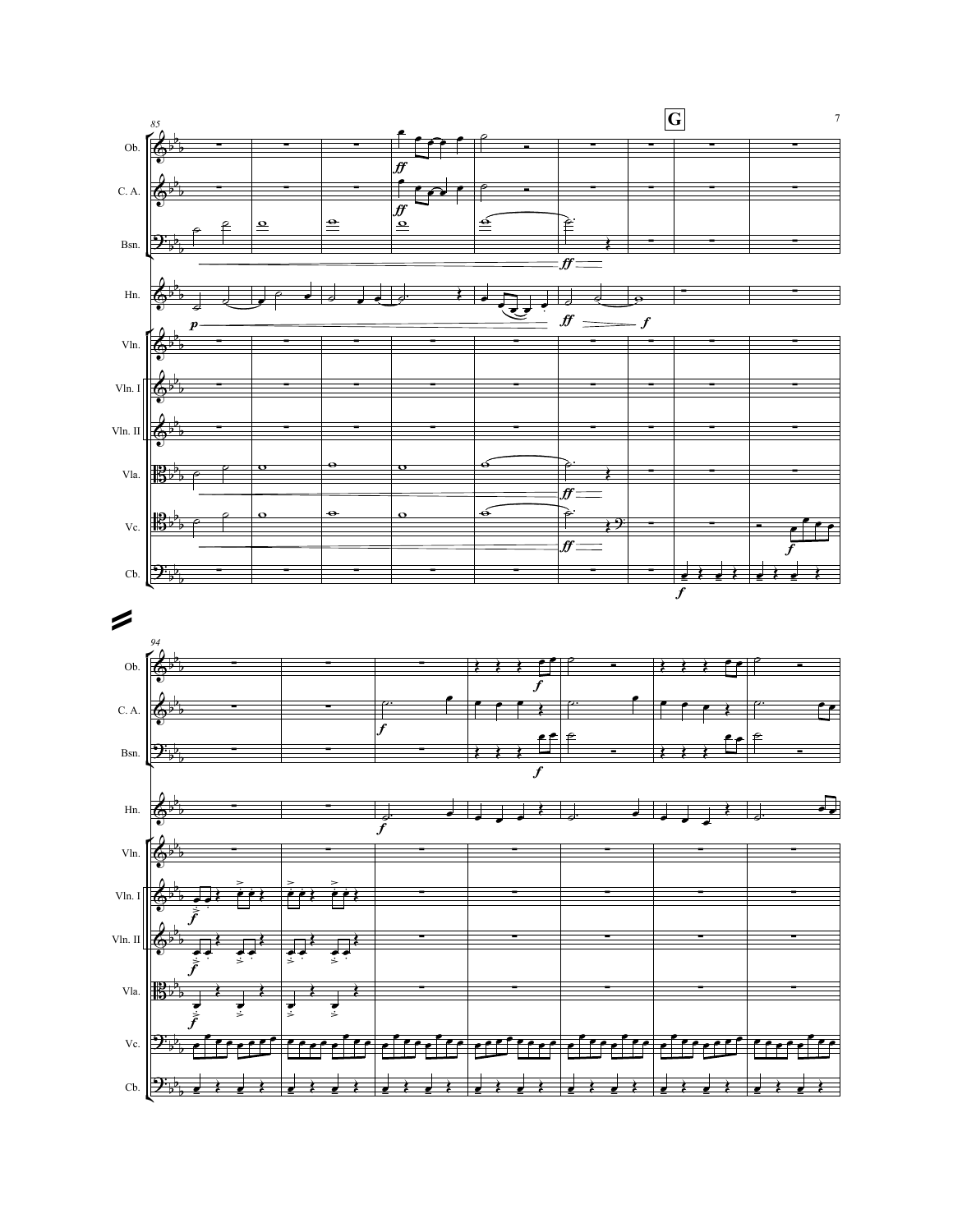



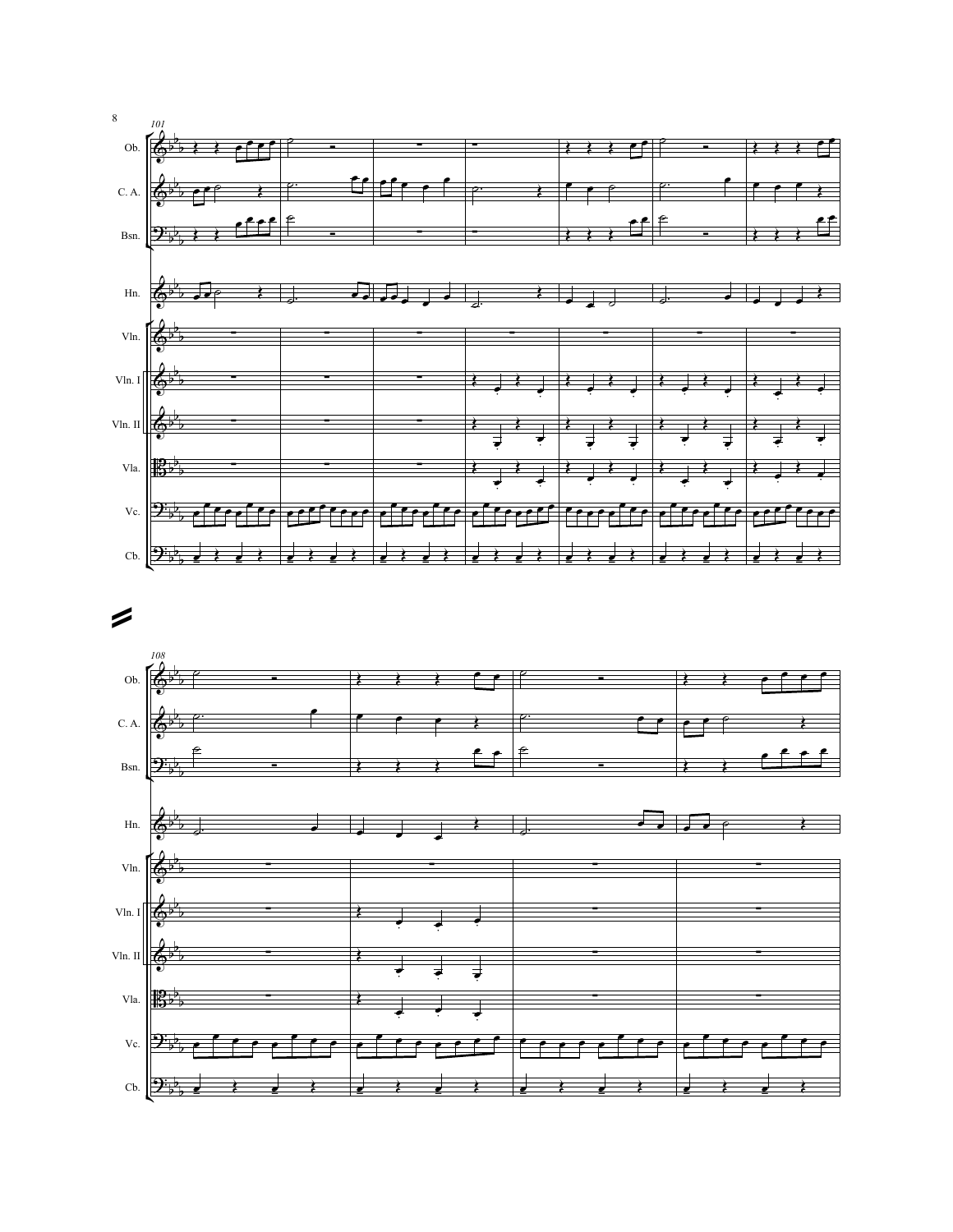



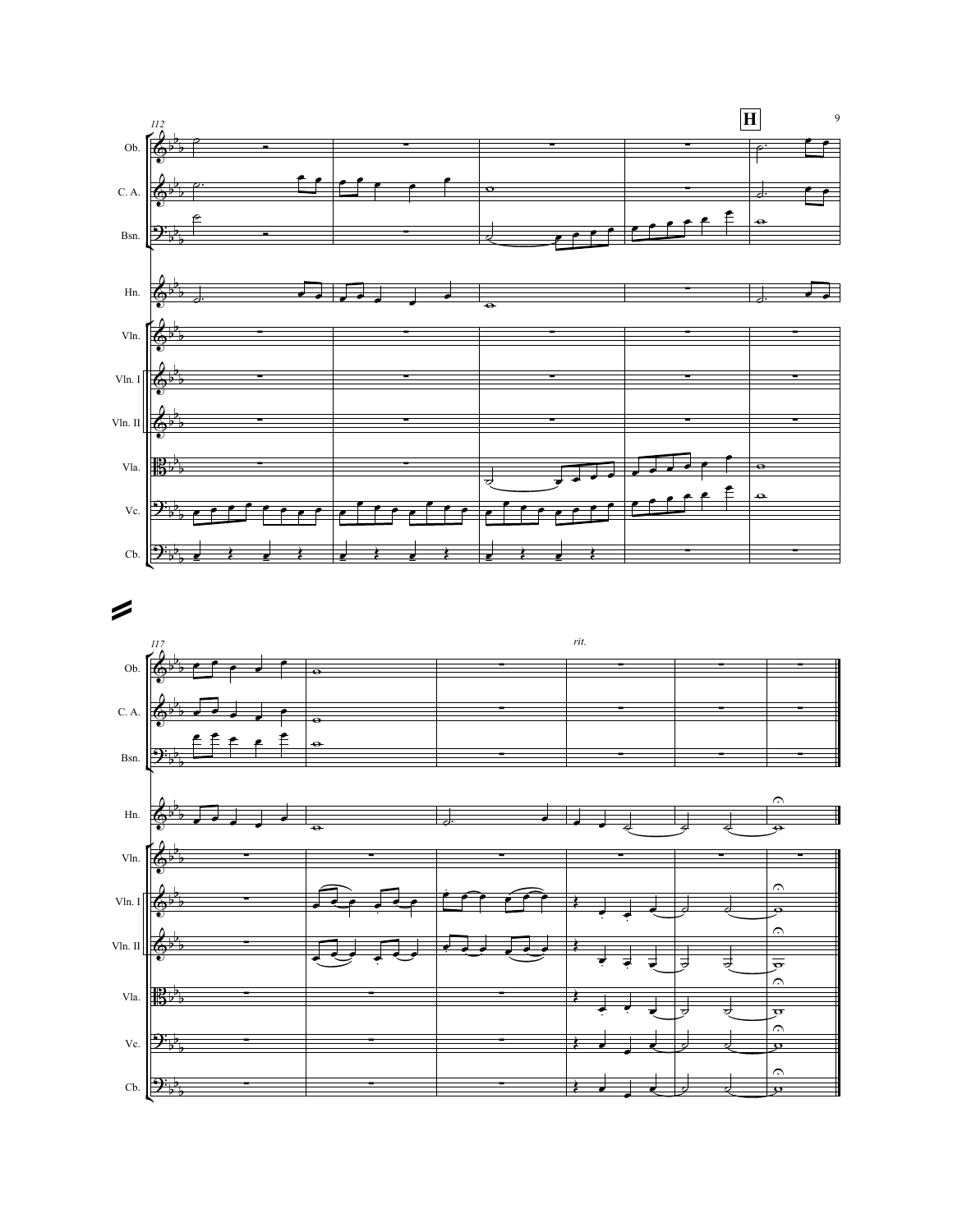$C<sub>b</sub>$ . Ę

 $= 66$ Oboe  $\mathcal{L}$ Cor Anglais Bassoon Horn in  ${\rm F}$ 7 Violin Violin I Violin II Viola ▞▞  $2\pm$ Violoncello  $\bar{p}$  $|{\mathfrak H}_\flat|$ Contrabass  $\overline{\phantom{a}}$  $\boxed{\mathbf{A}}$ Ob.  $\frac{1}{m}$  $C.A.$ К Bsn. Hn. Vln. Ъ  $V<sub>ln</sub>$ . I  $Vln.$  II 7 Vla. ₩ ī Vc. 9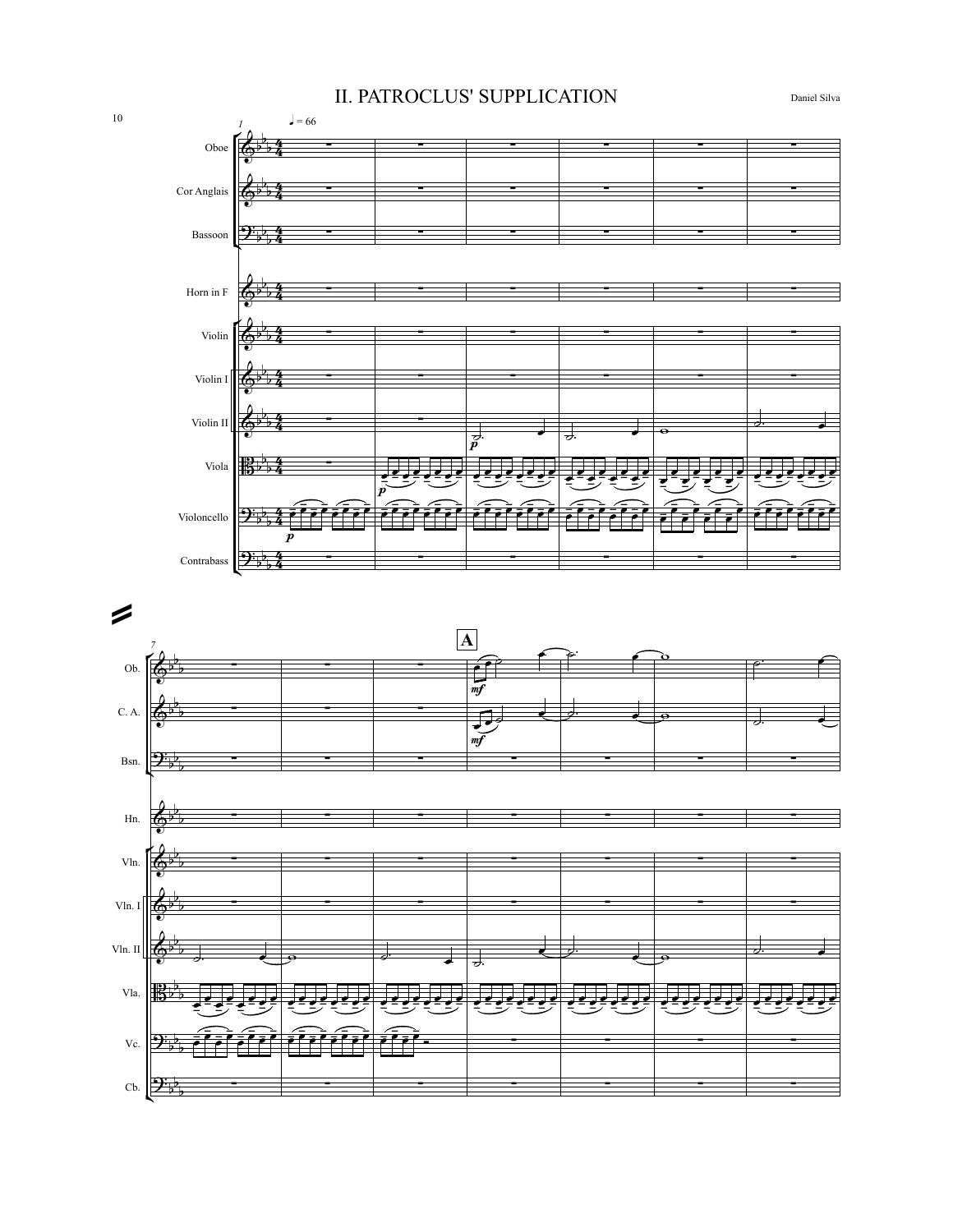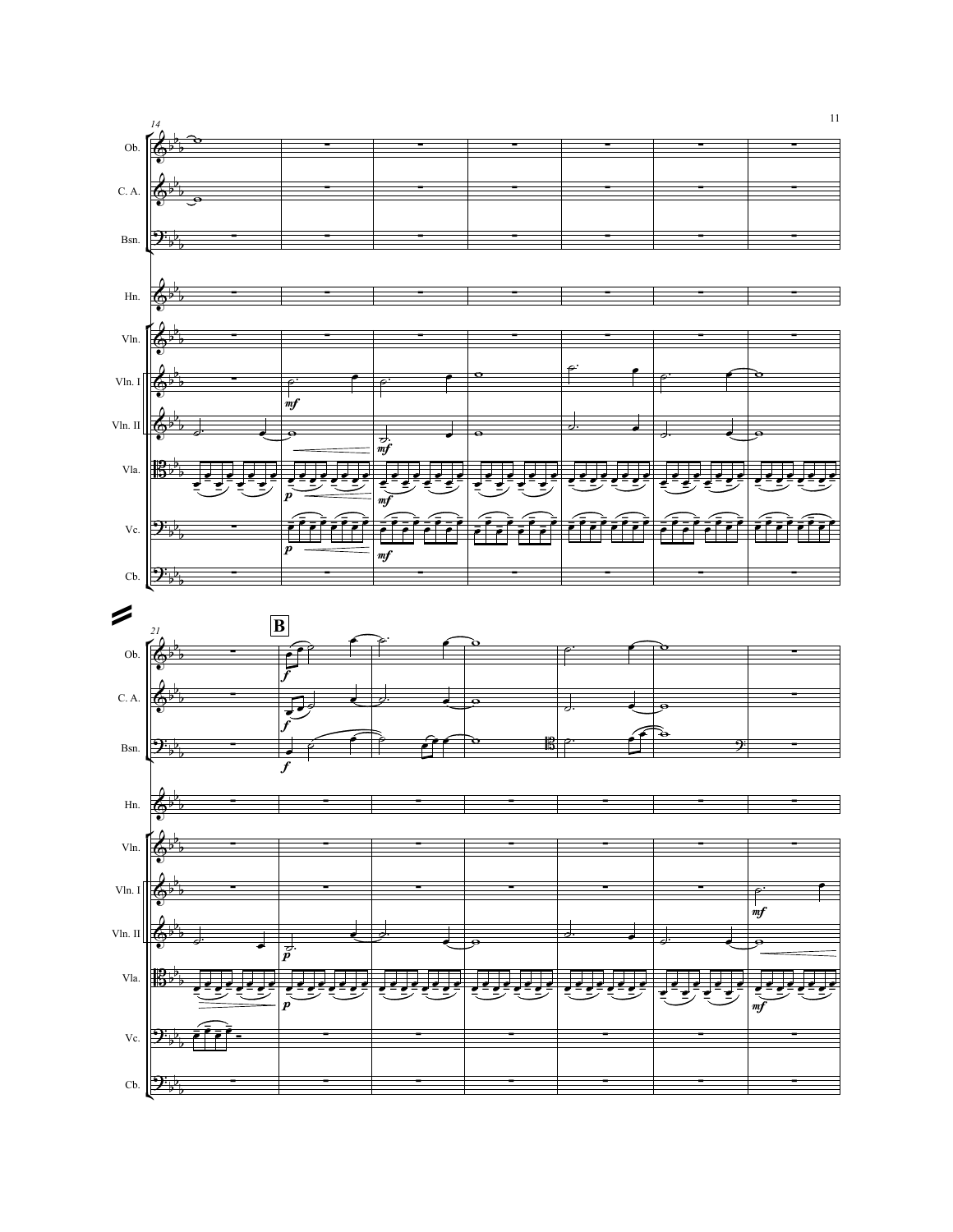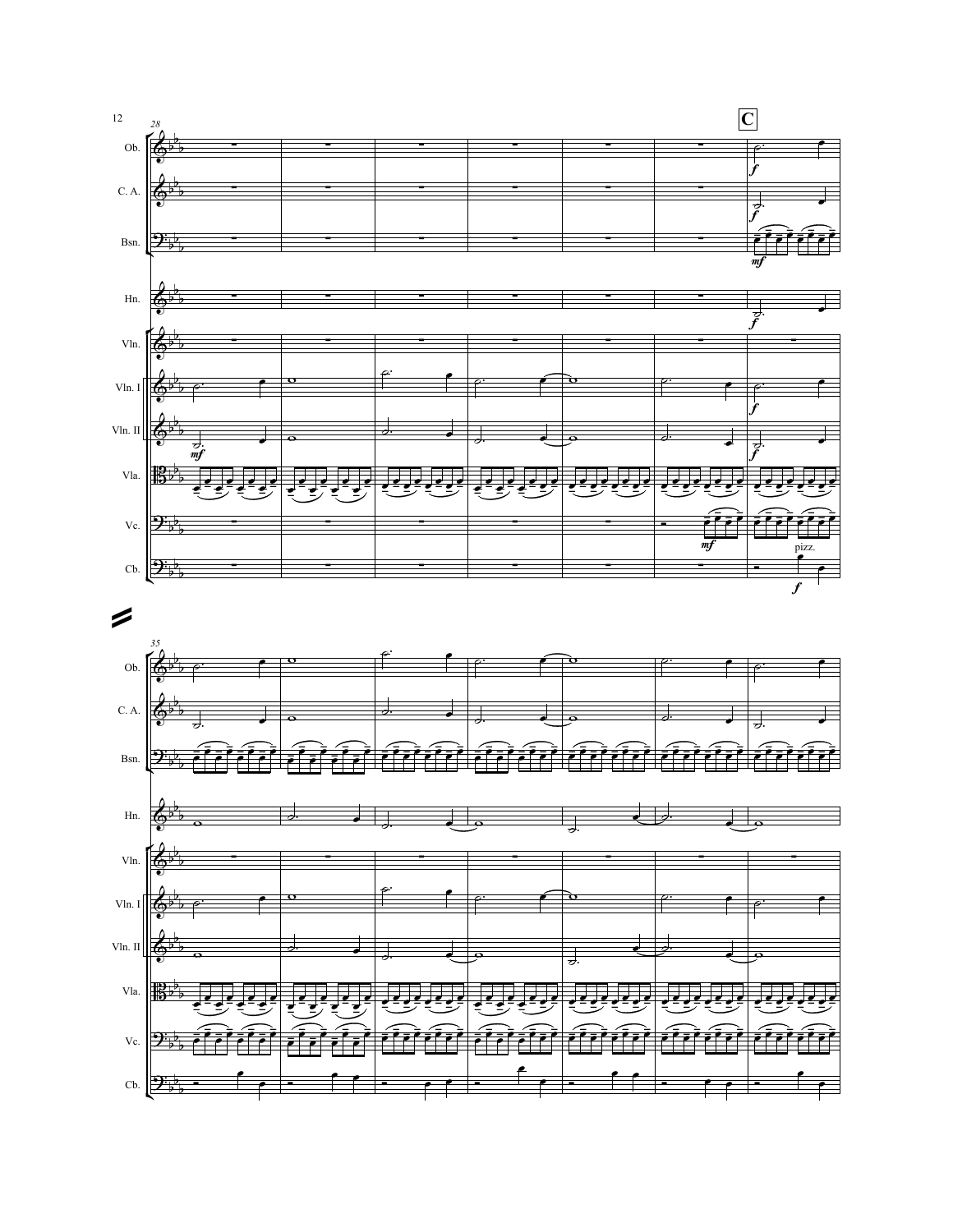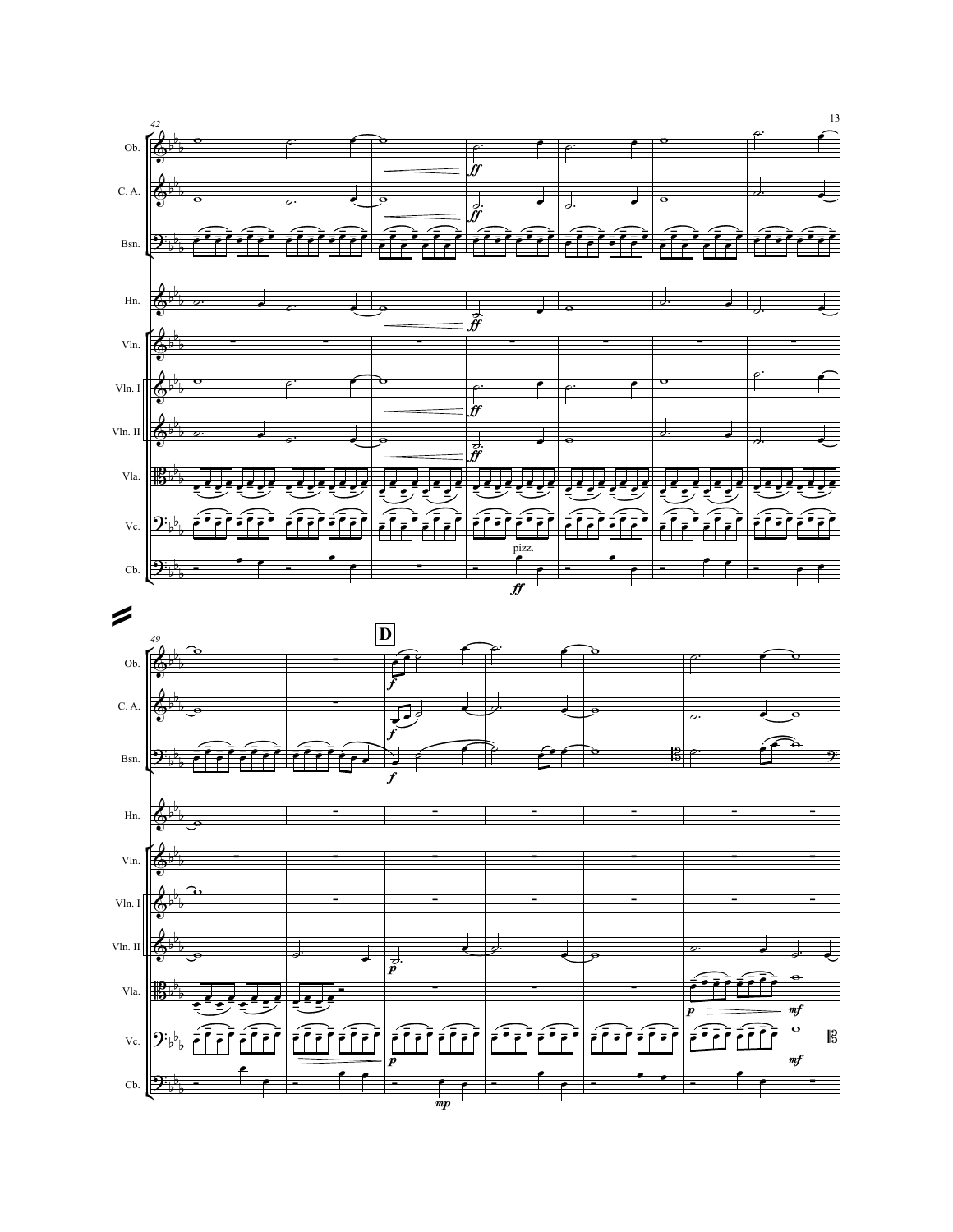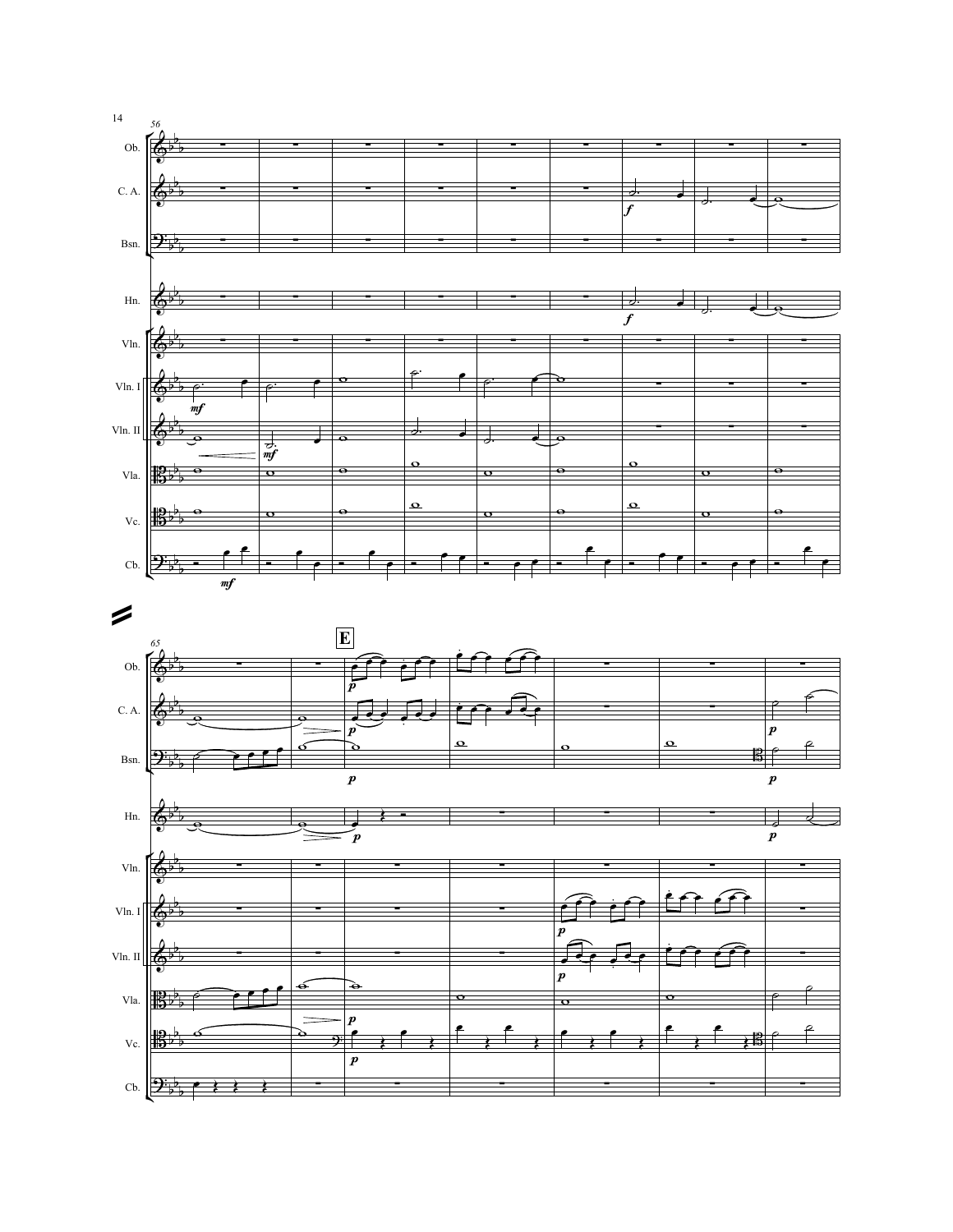

 $attacca$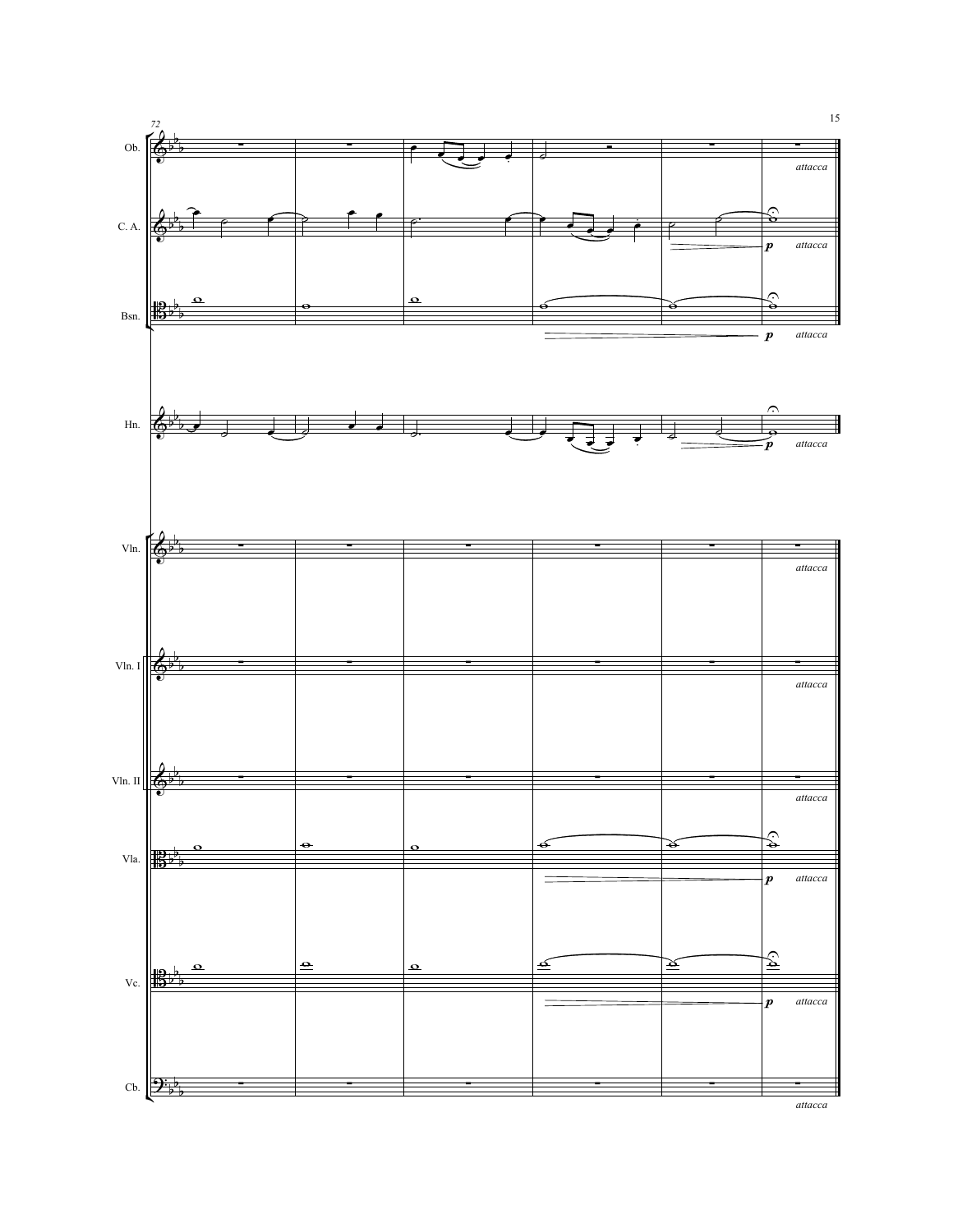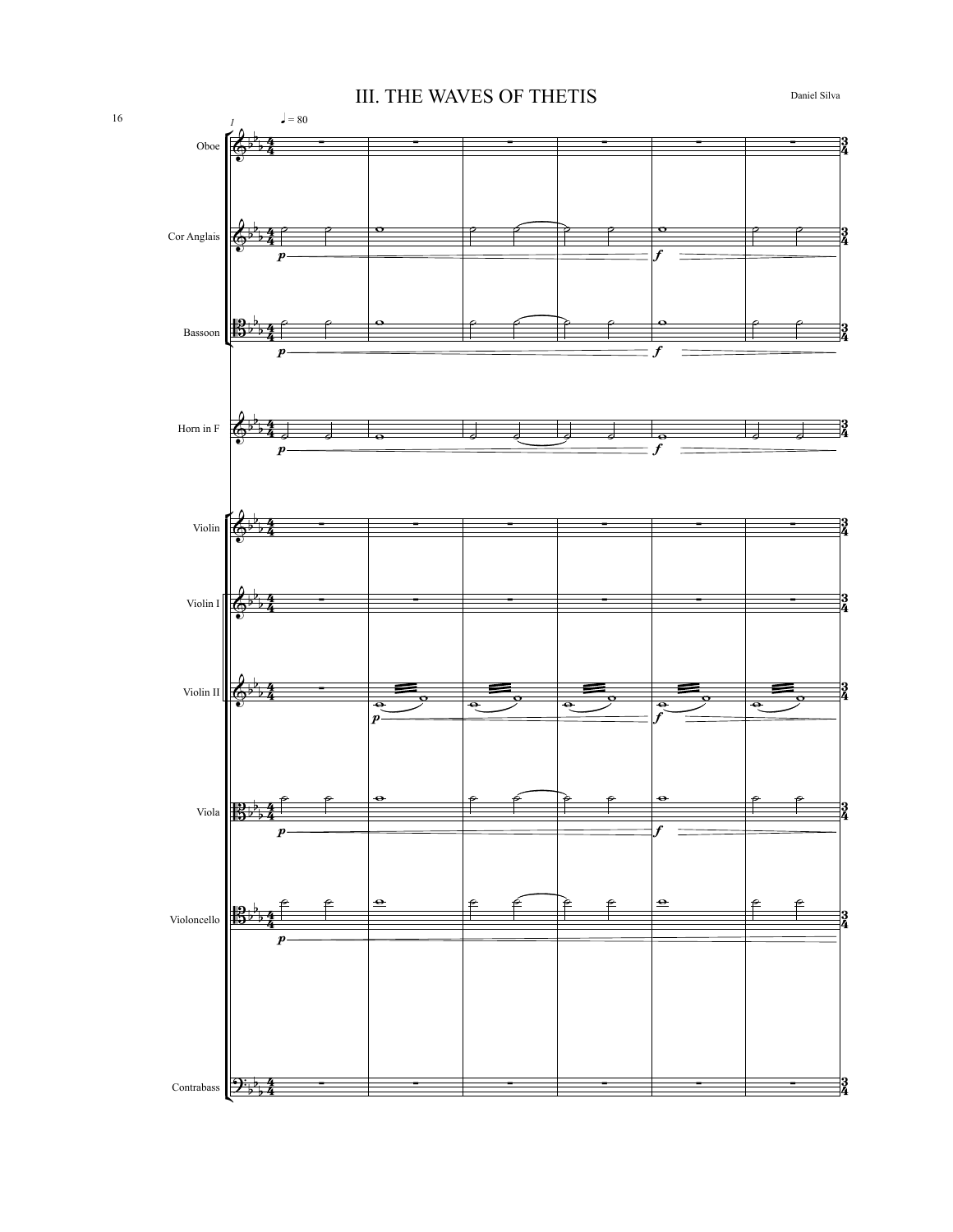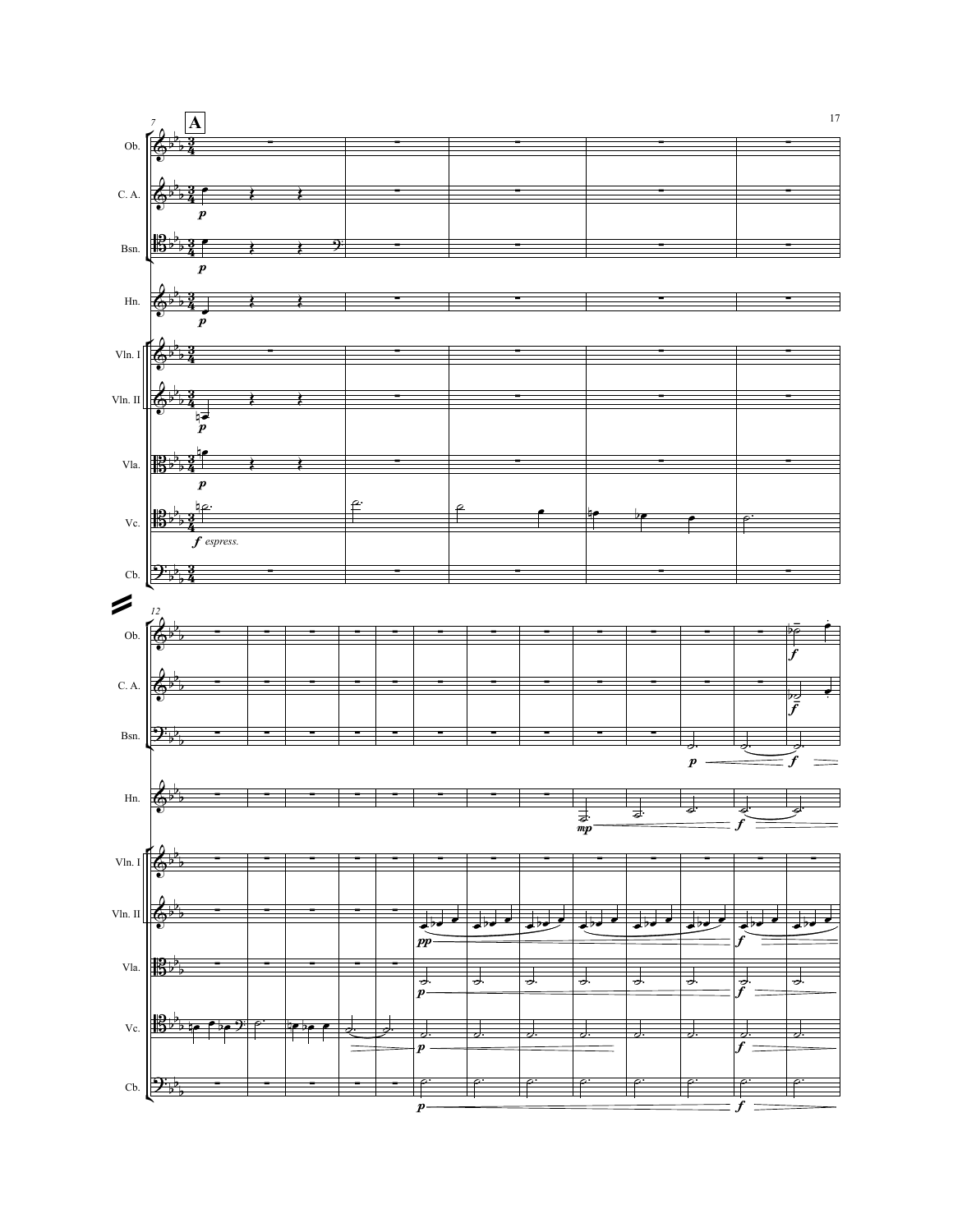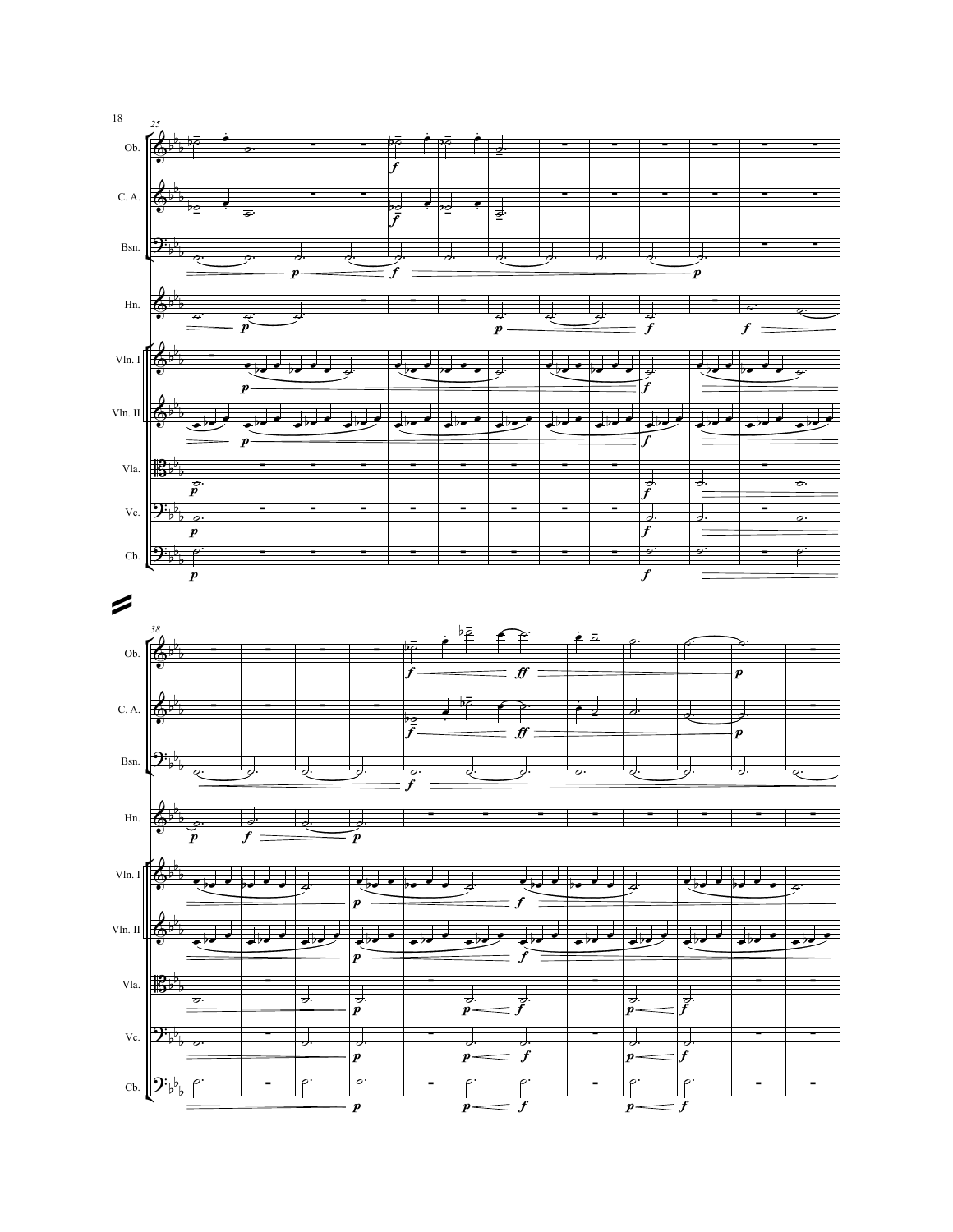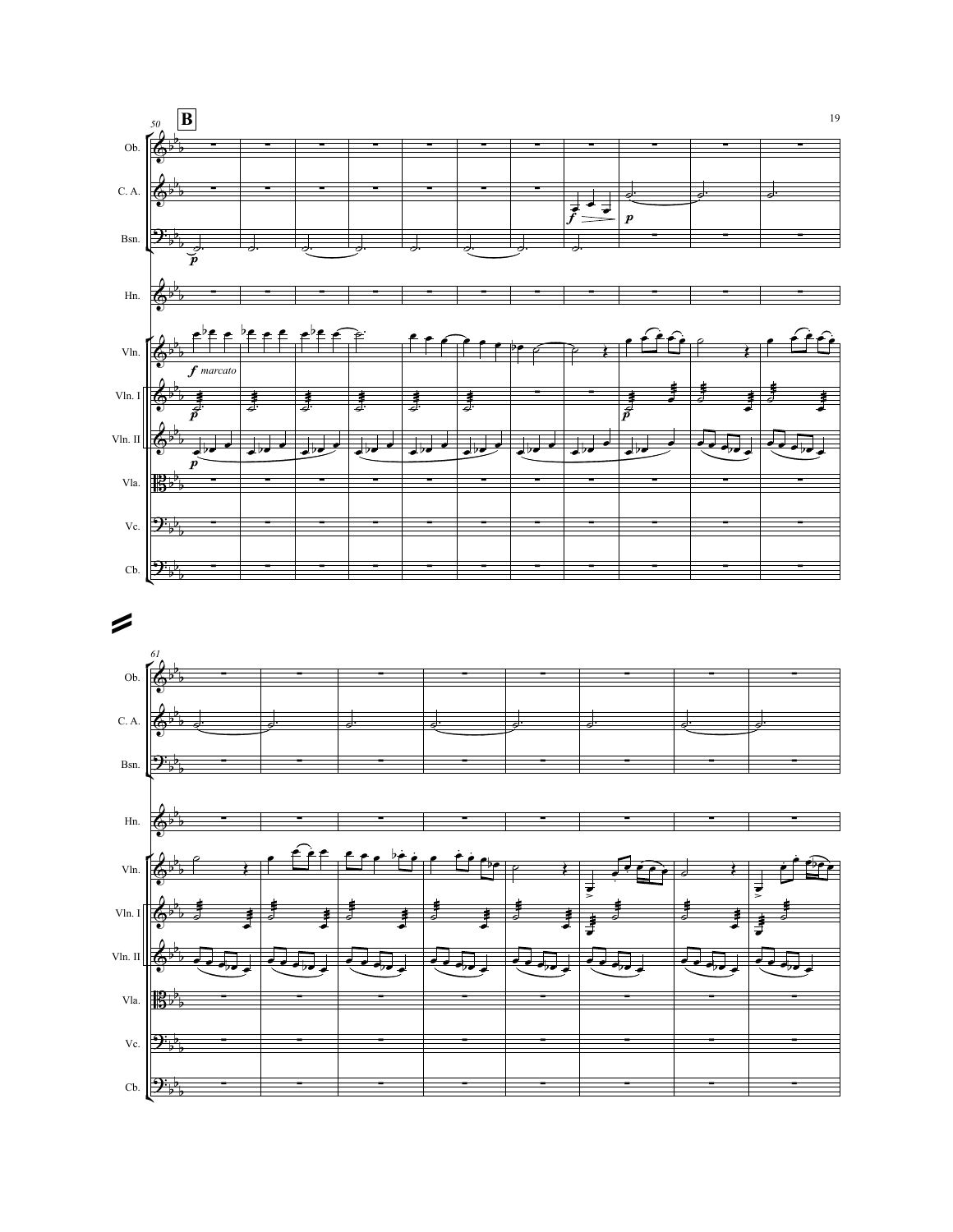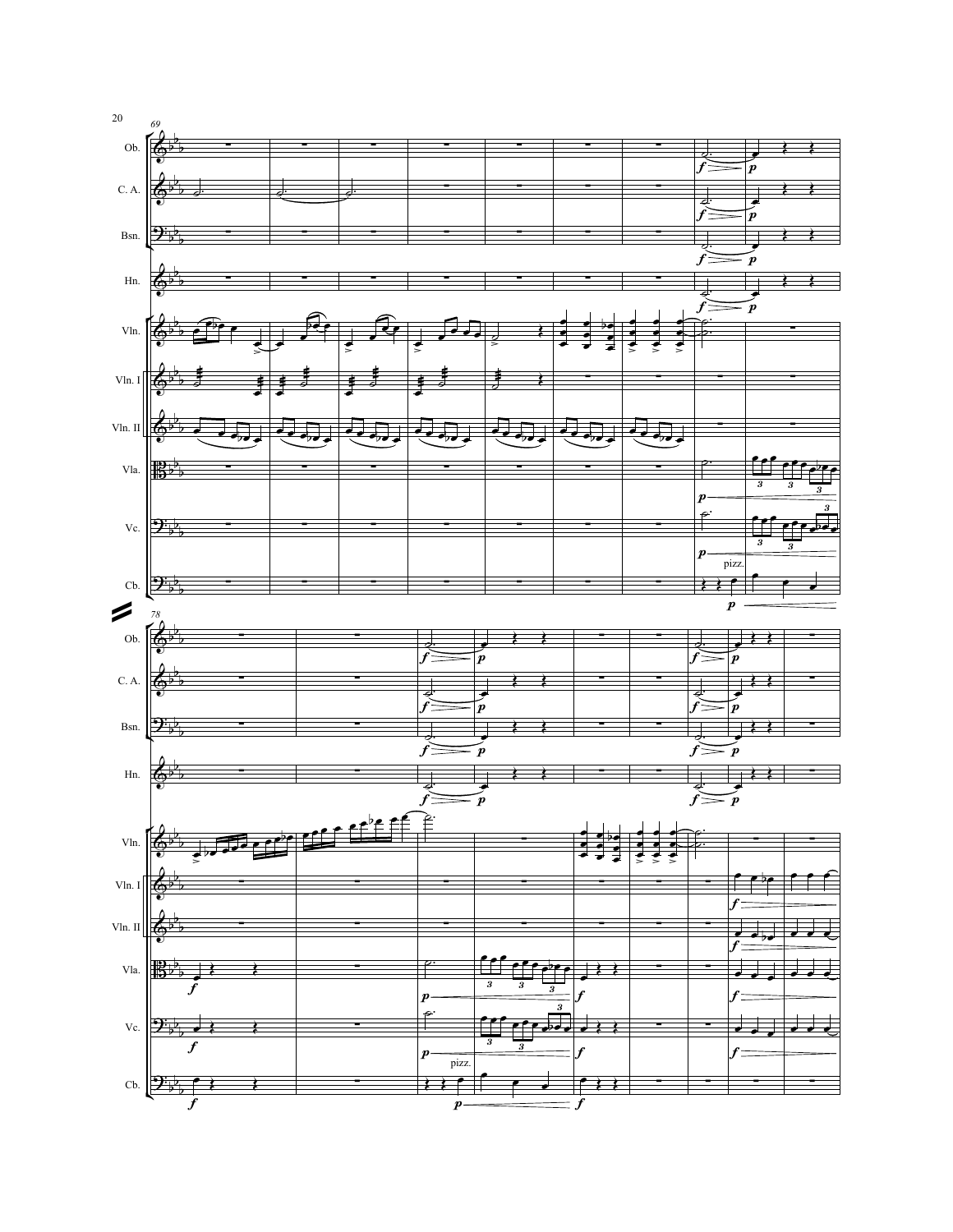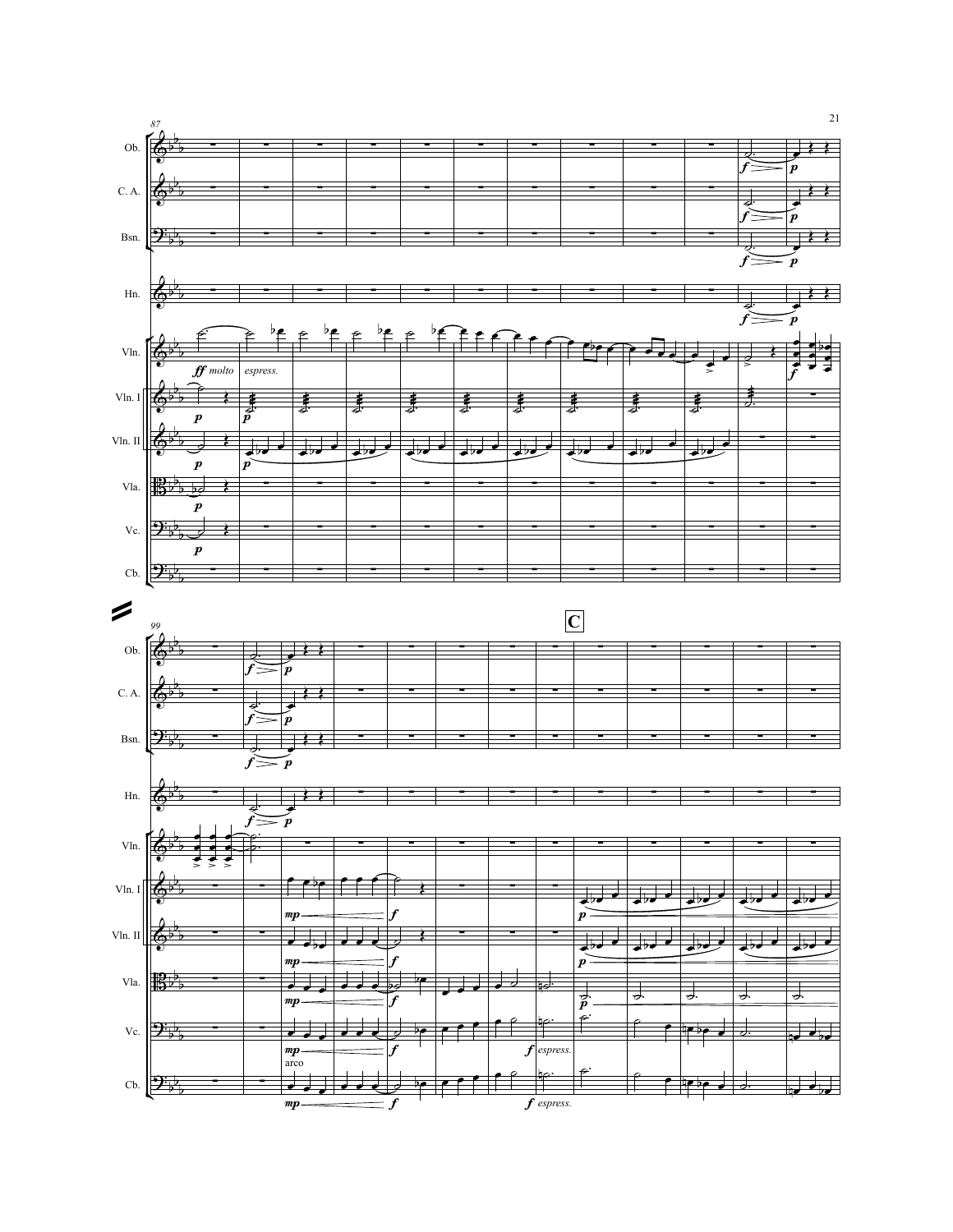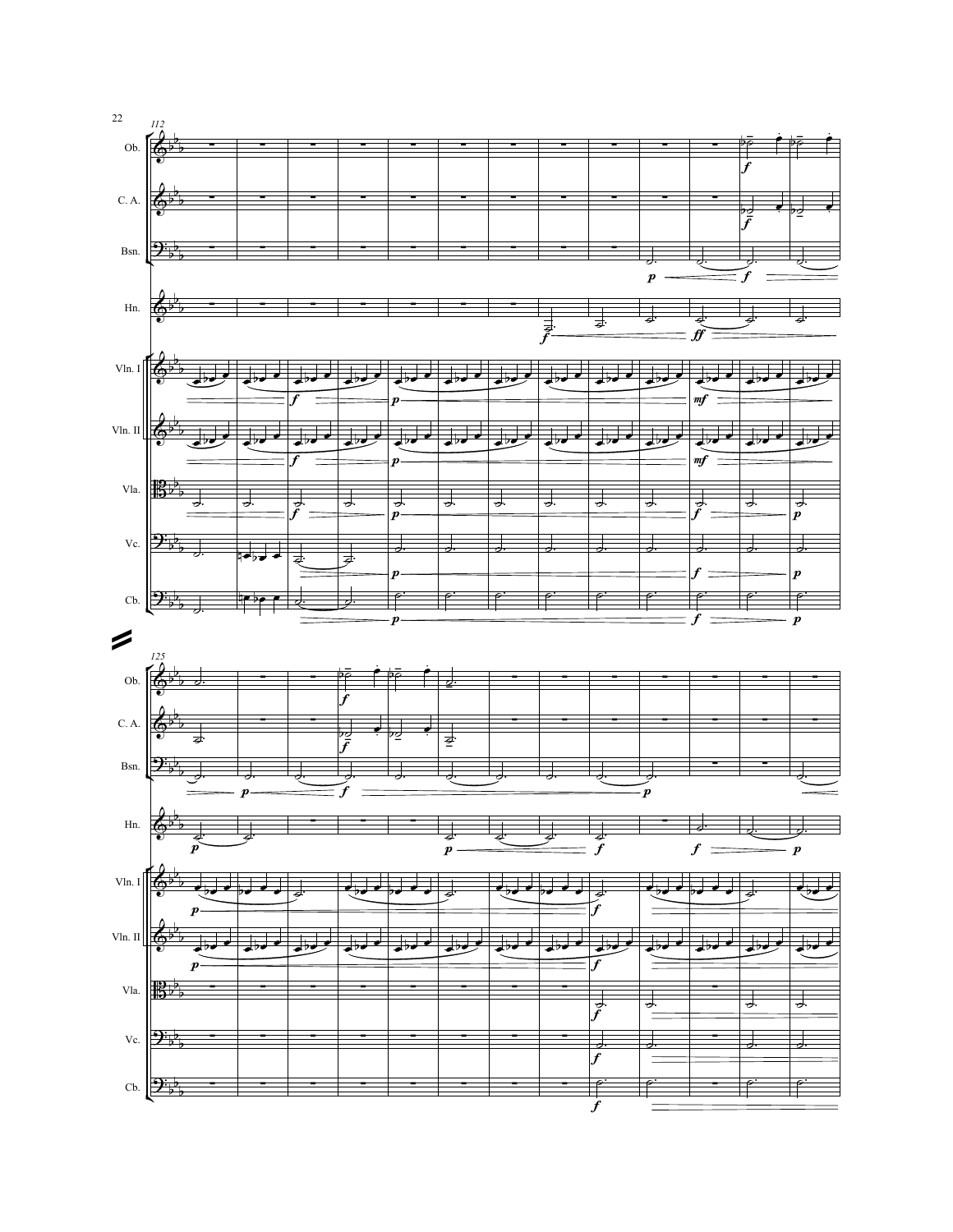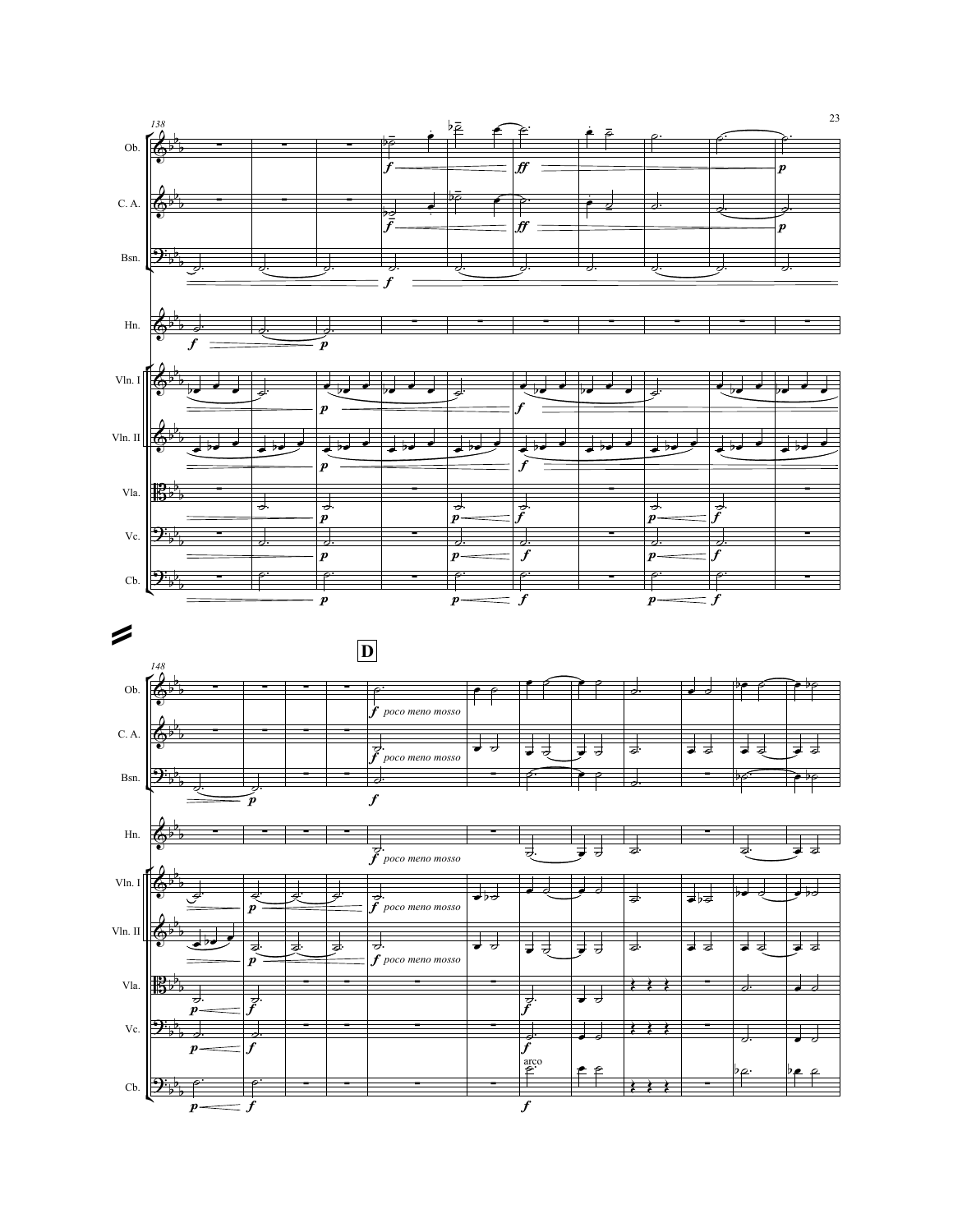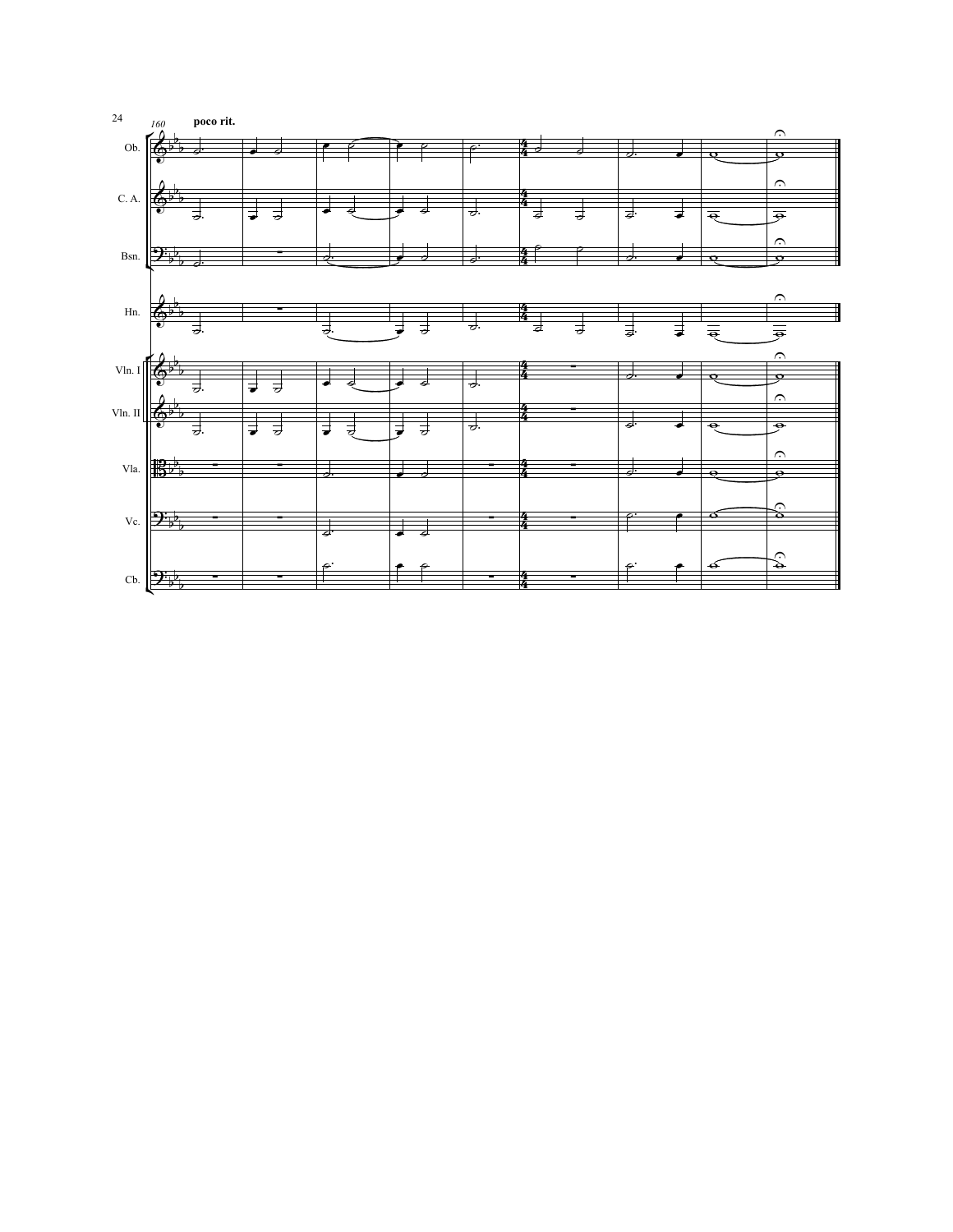Daniel Silva



25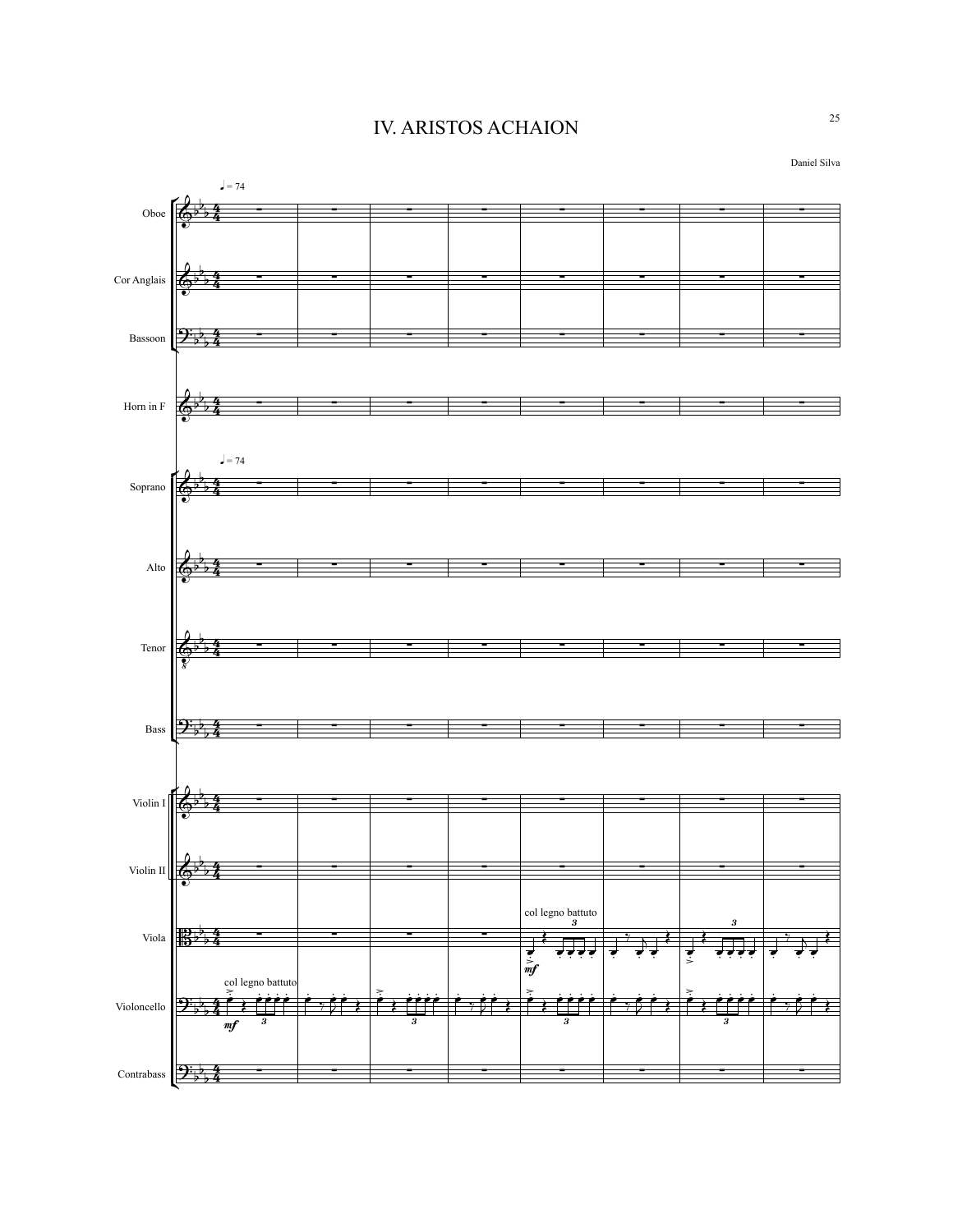



 $\boldsymbol{z}$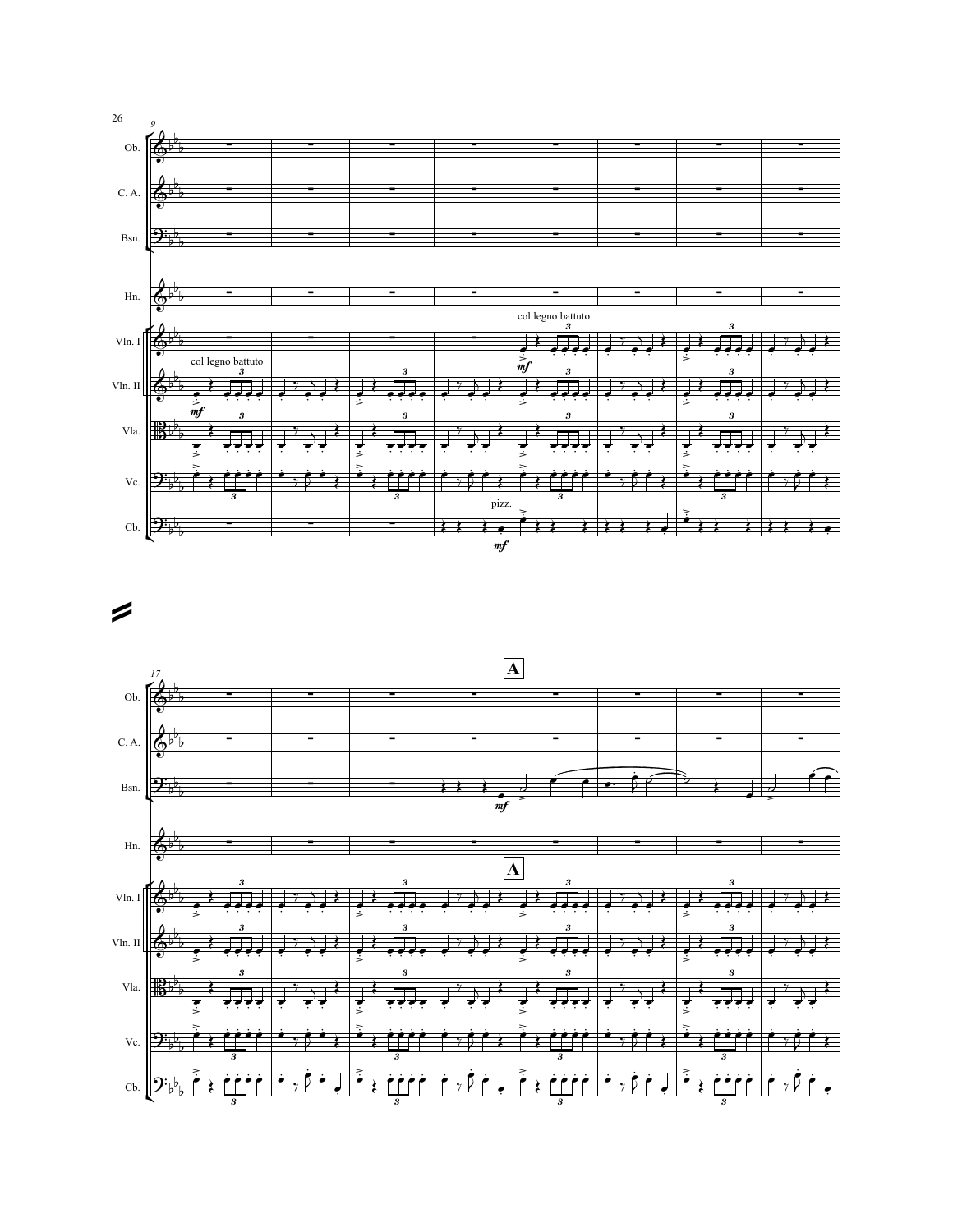

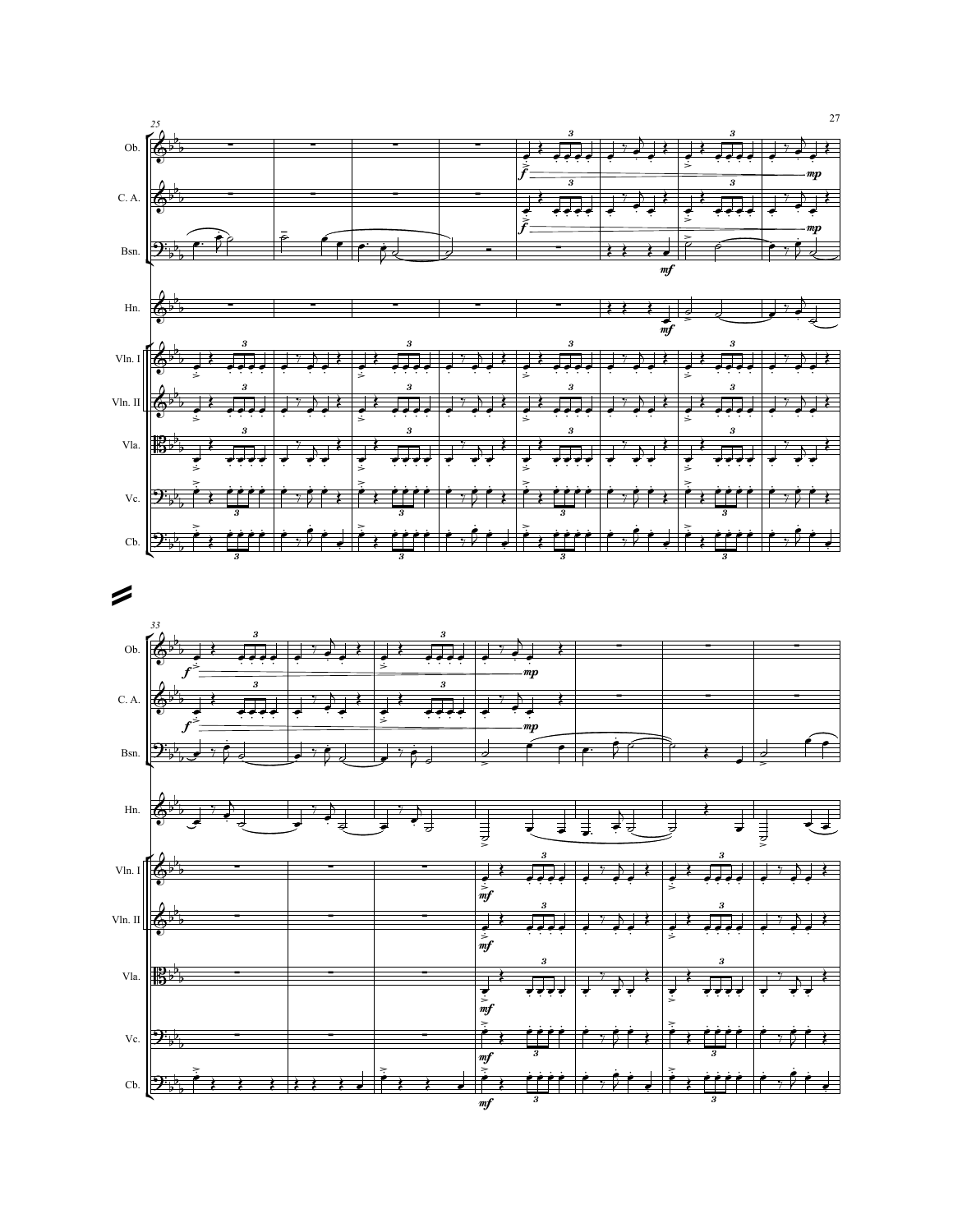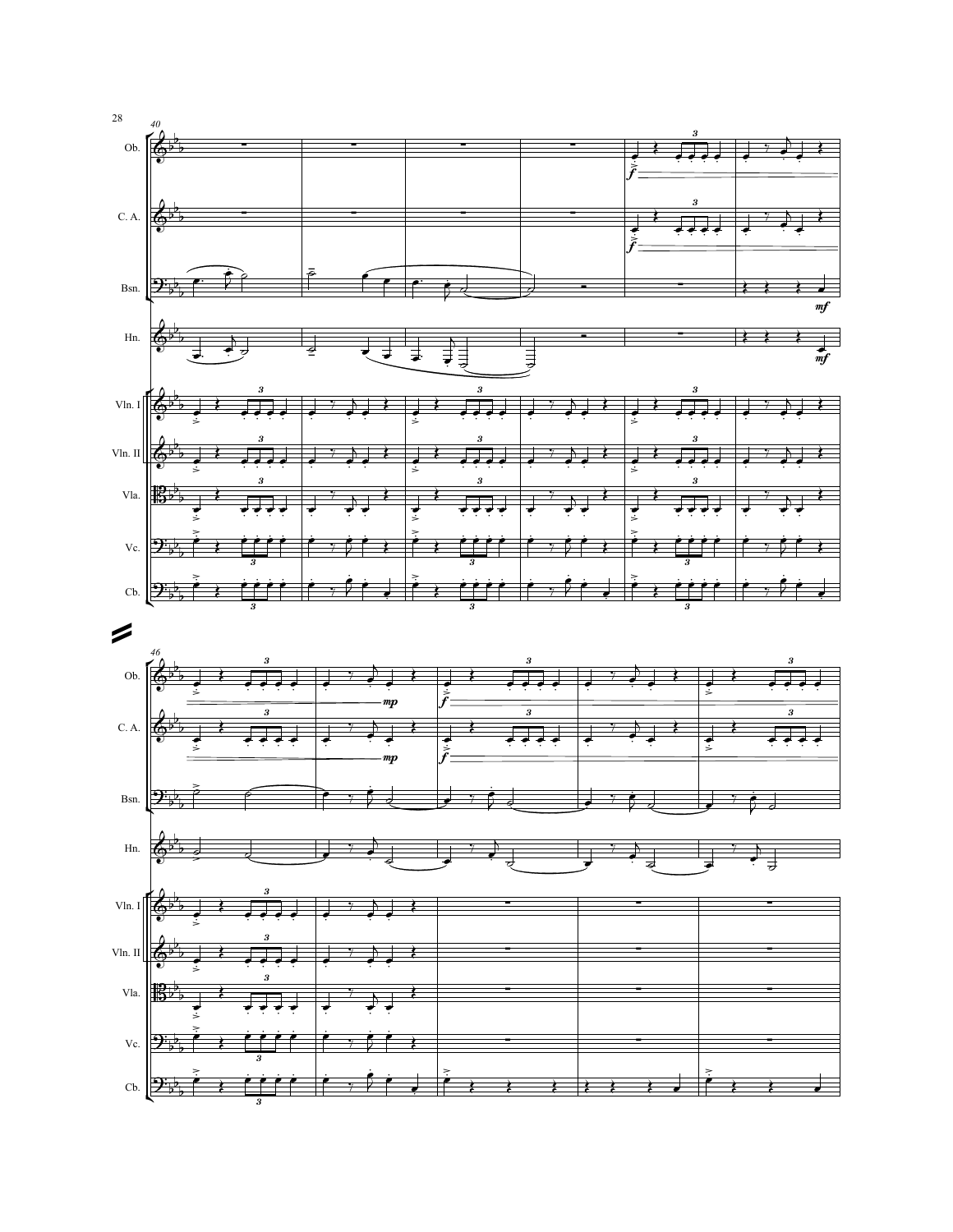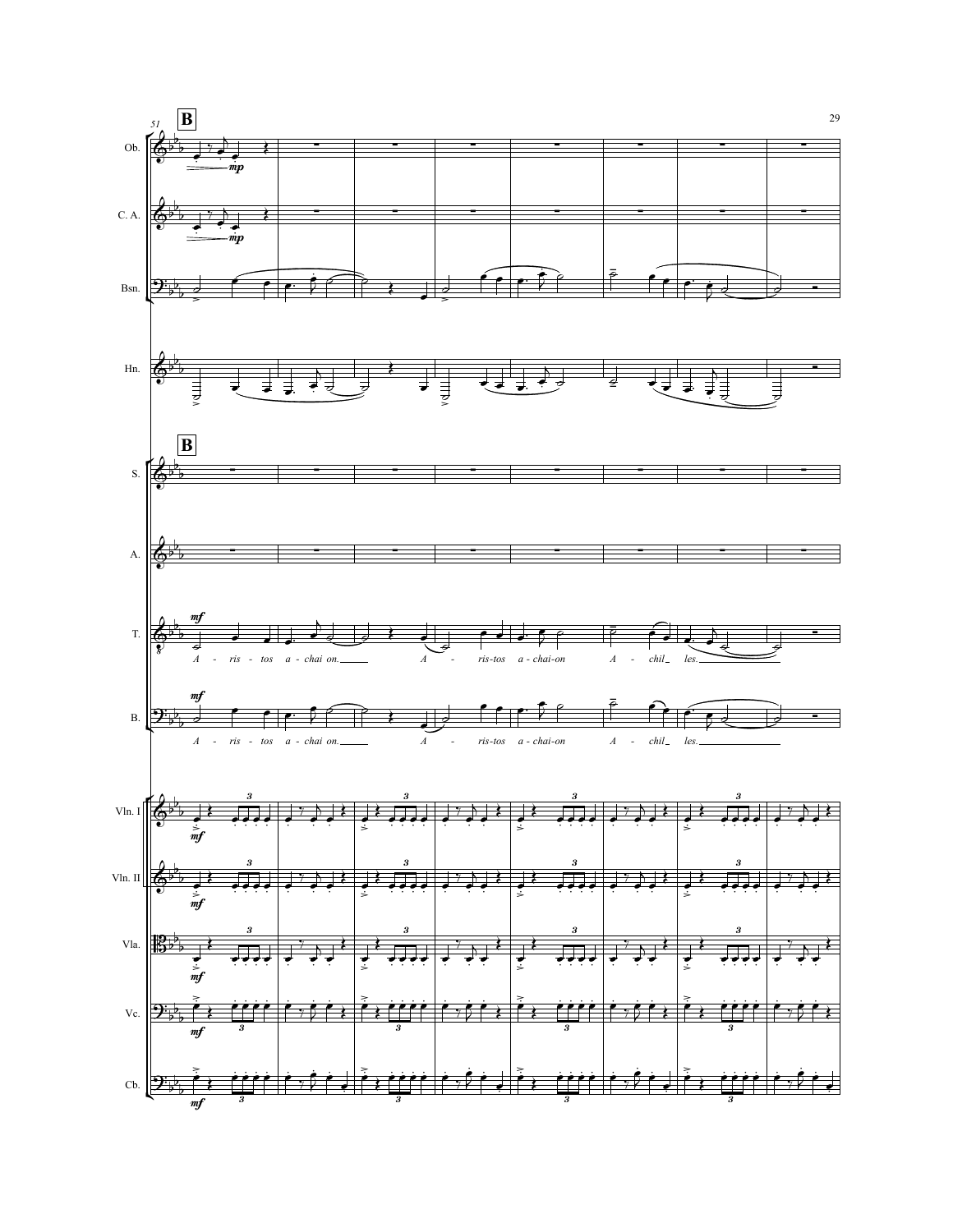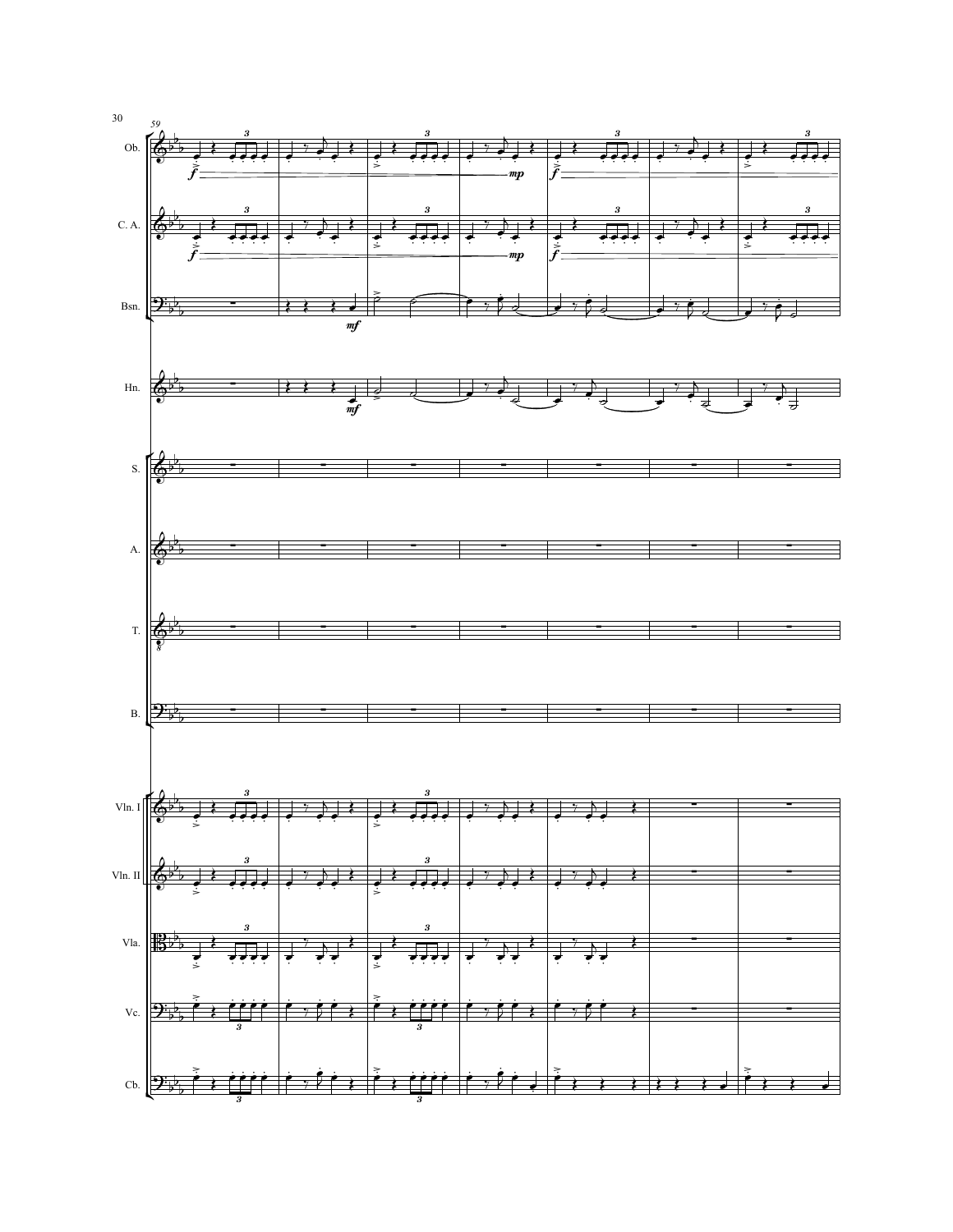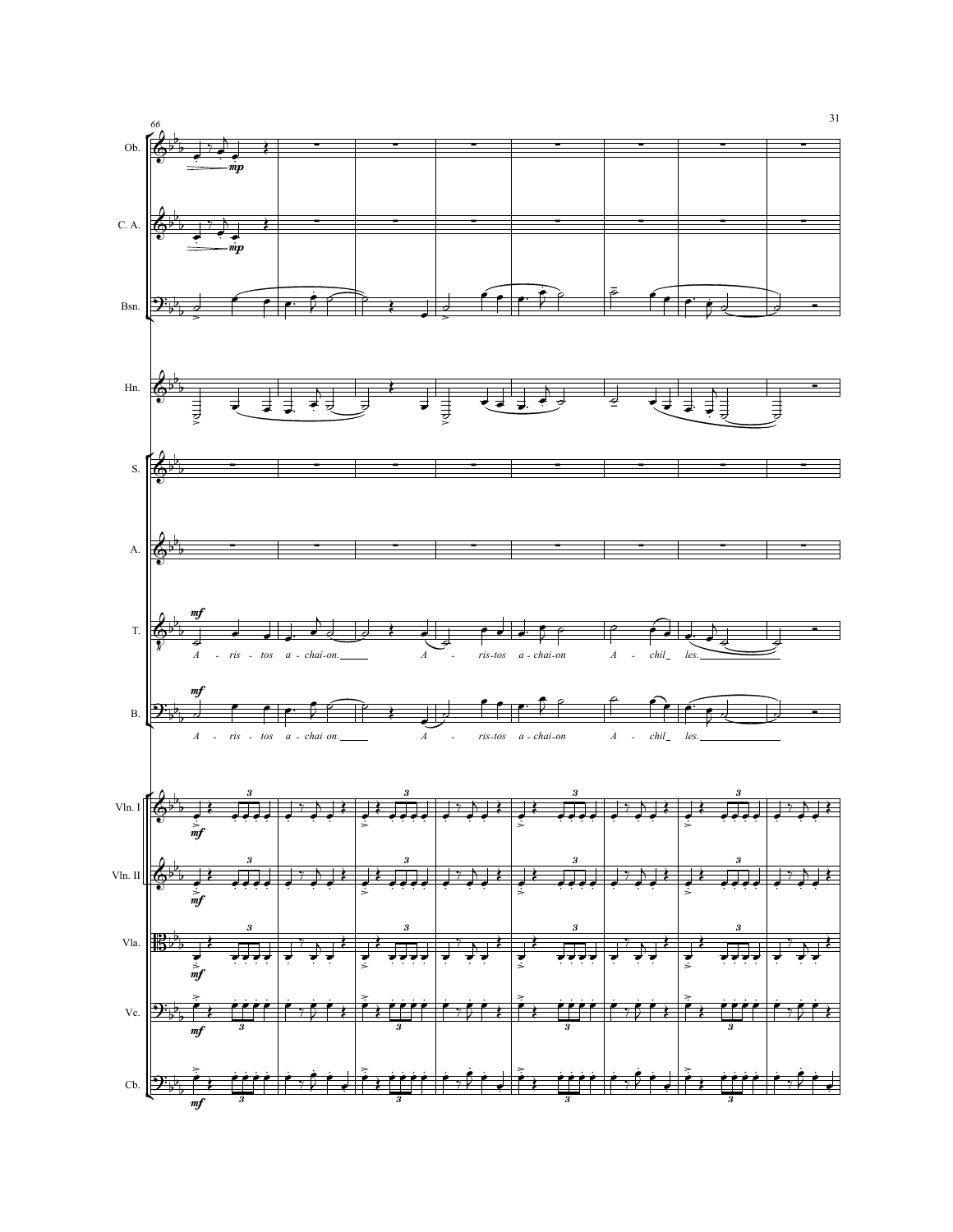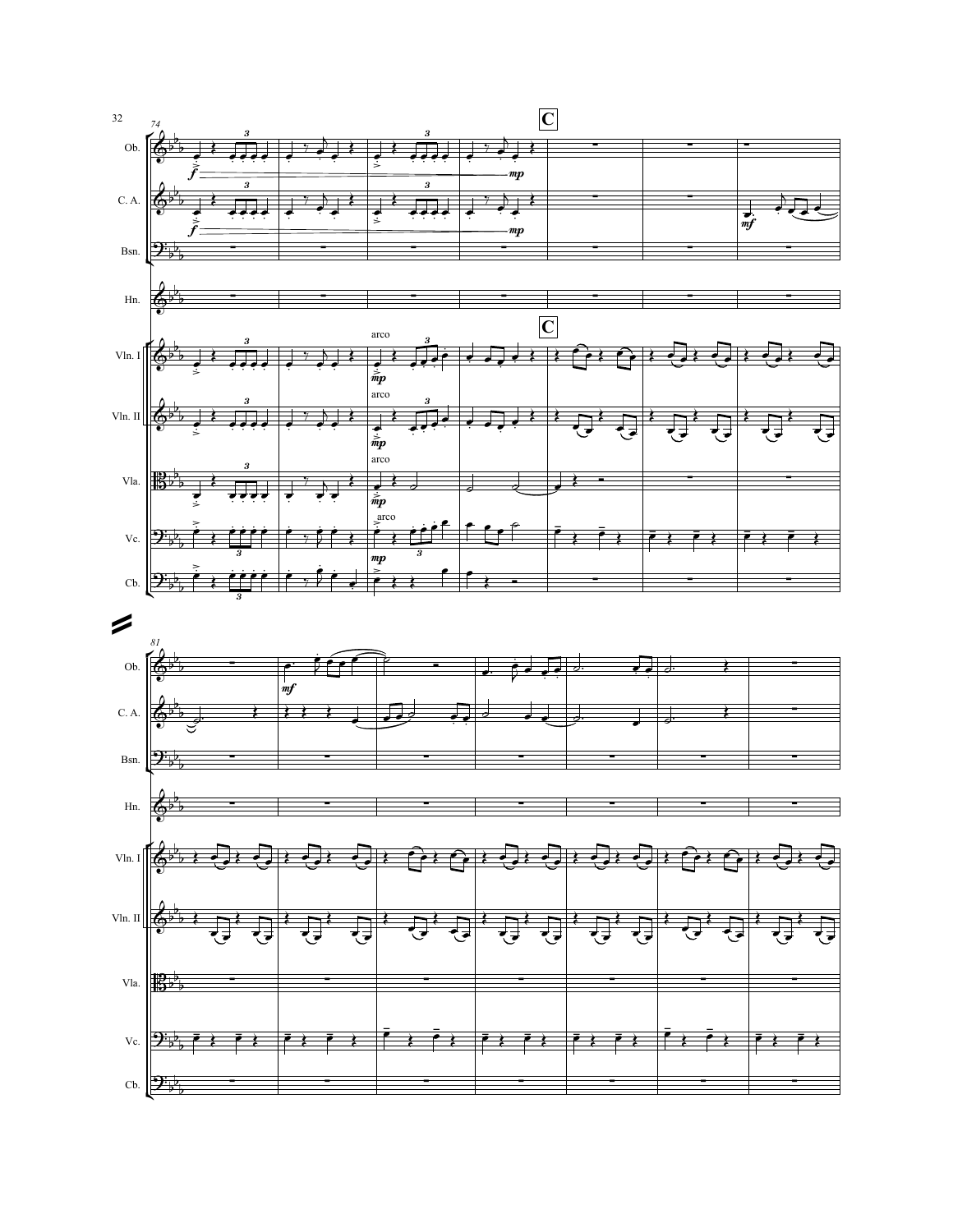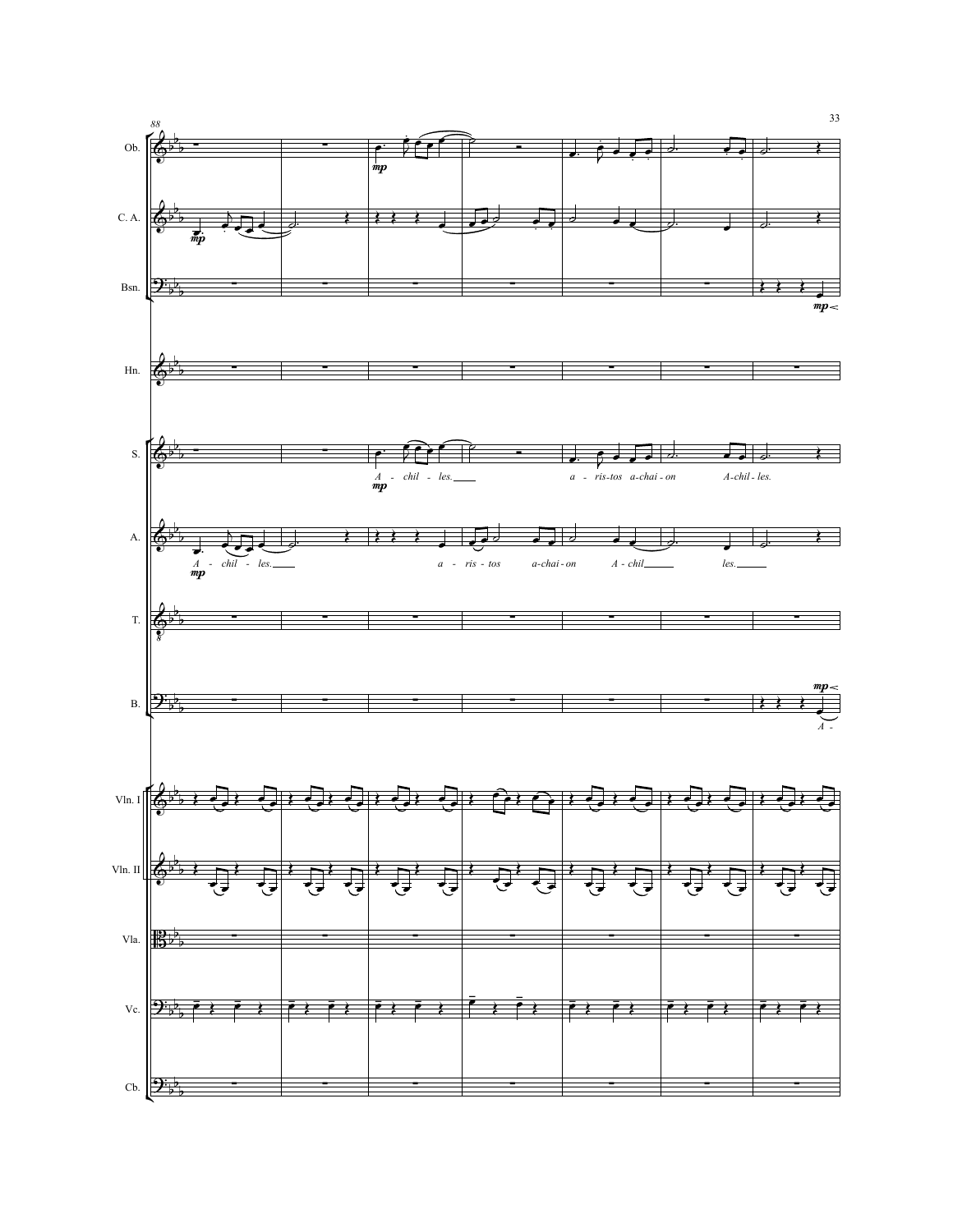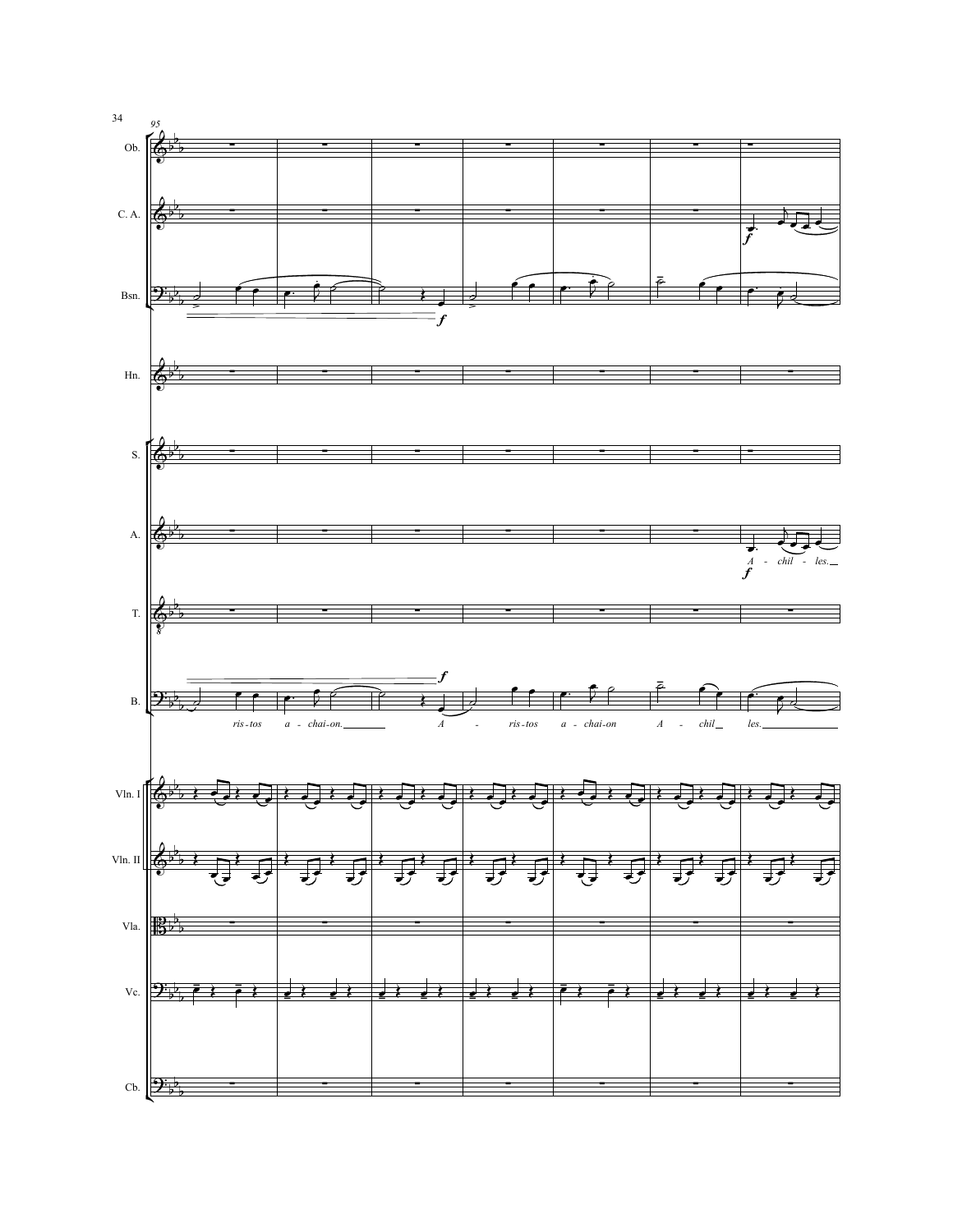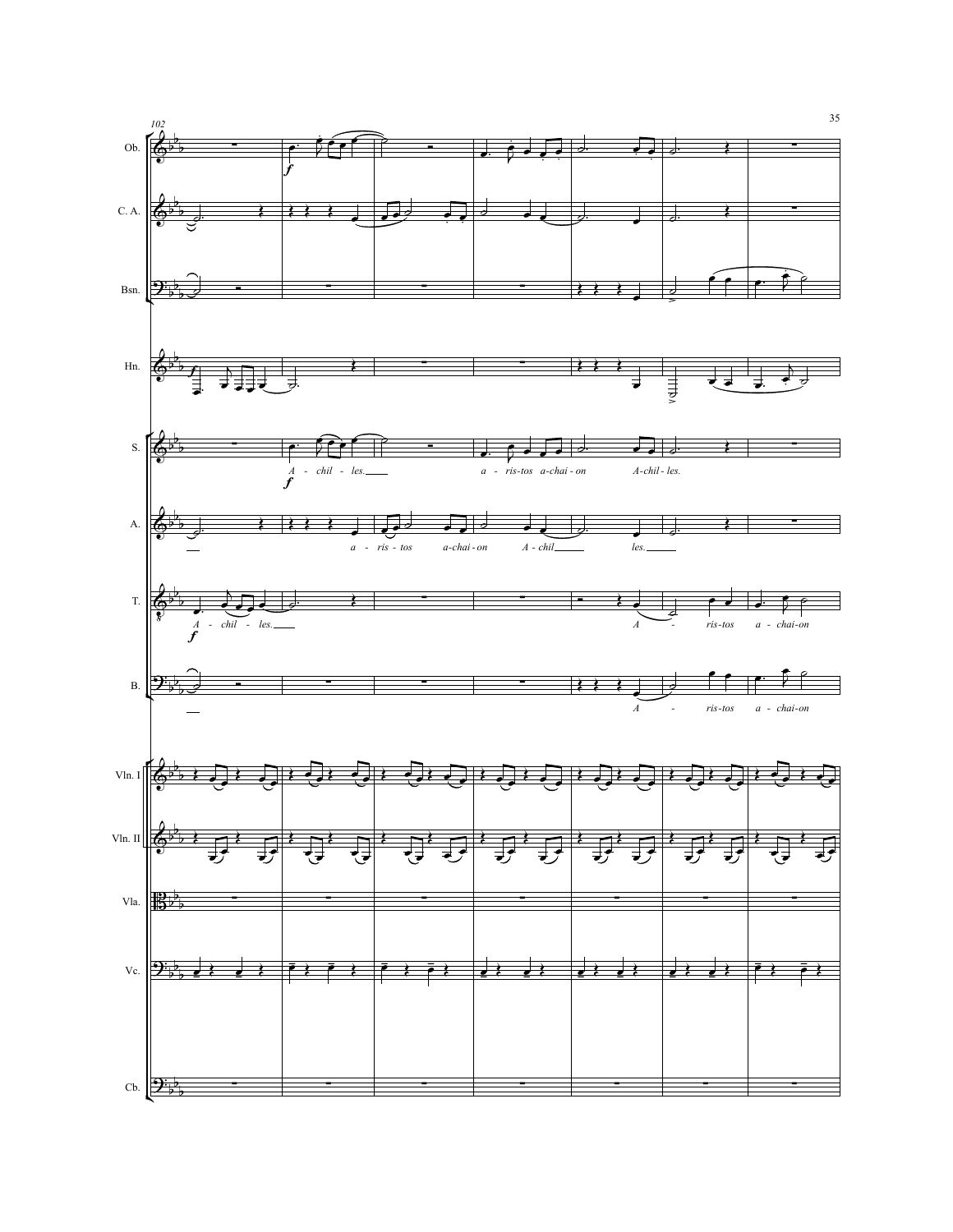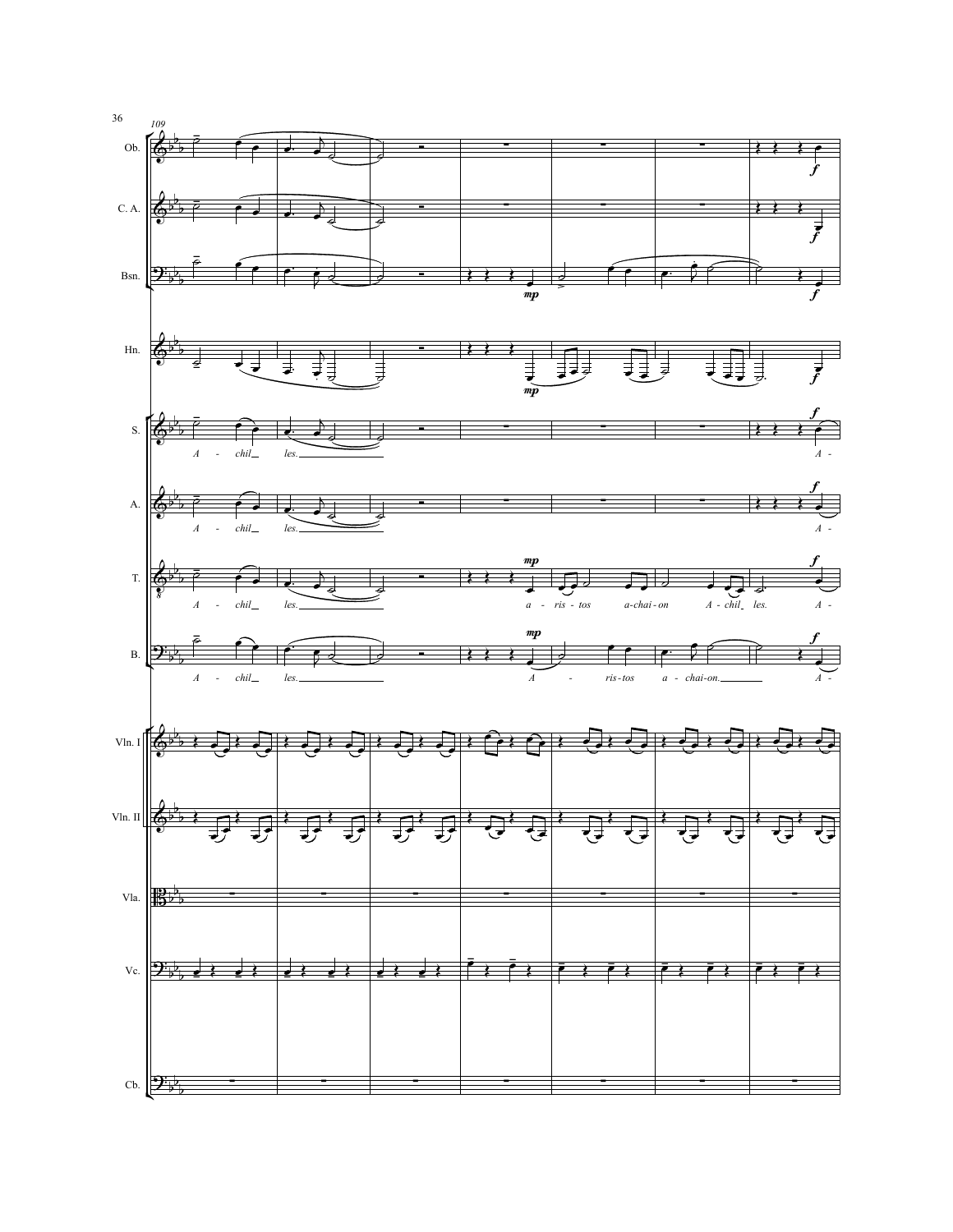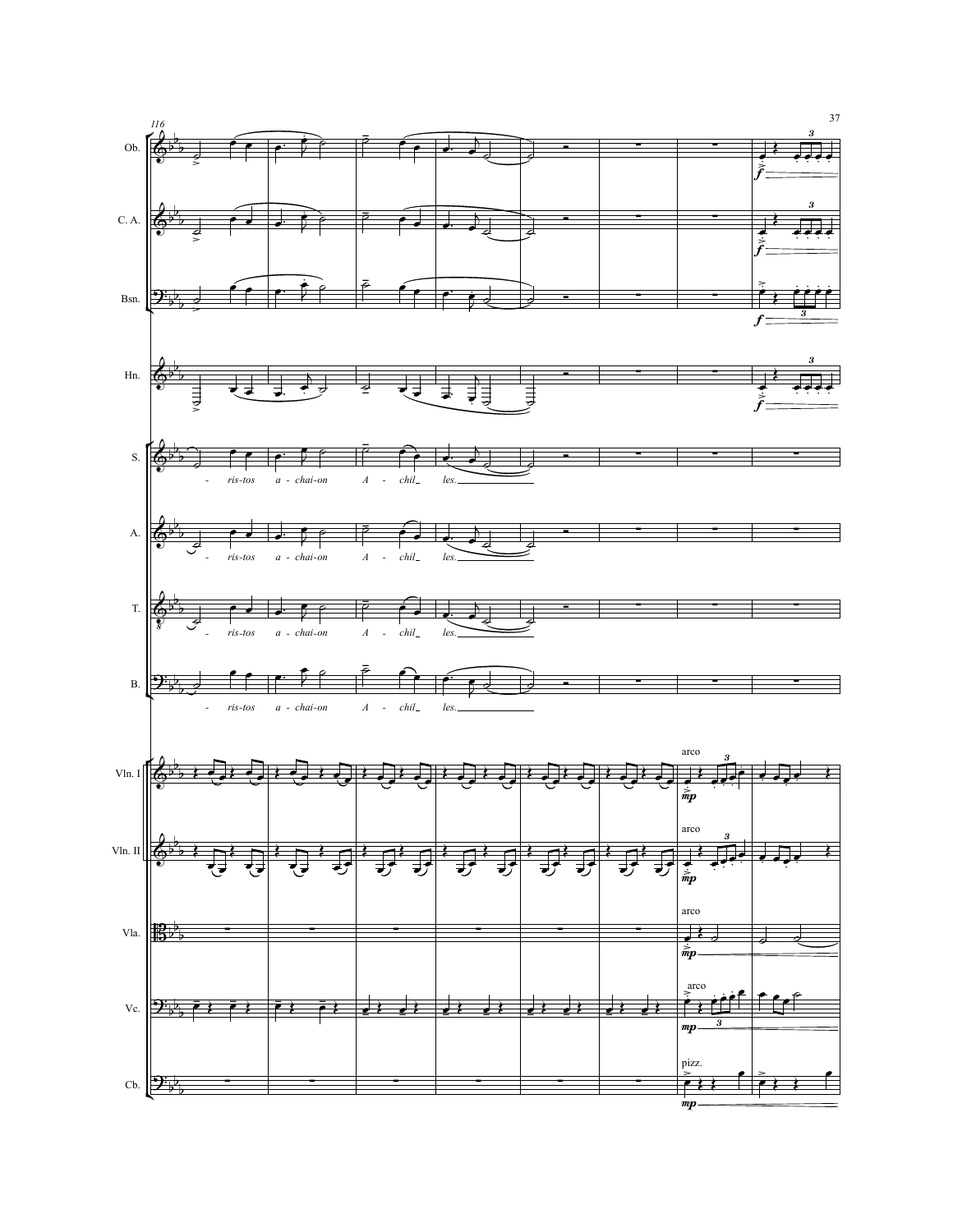

 $\overline{f}$ 

 $mp$